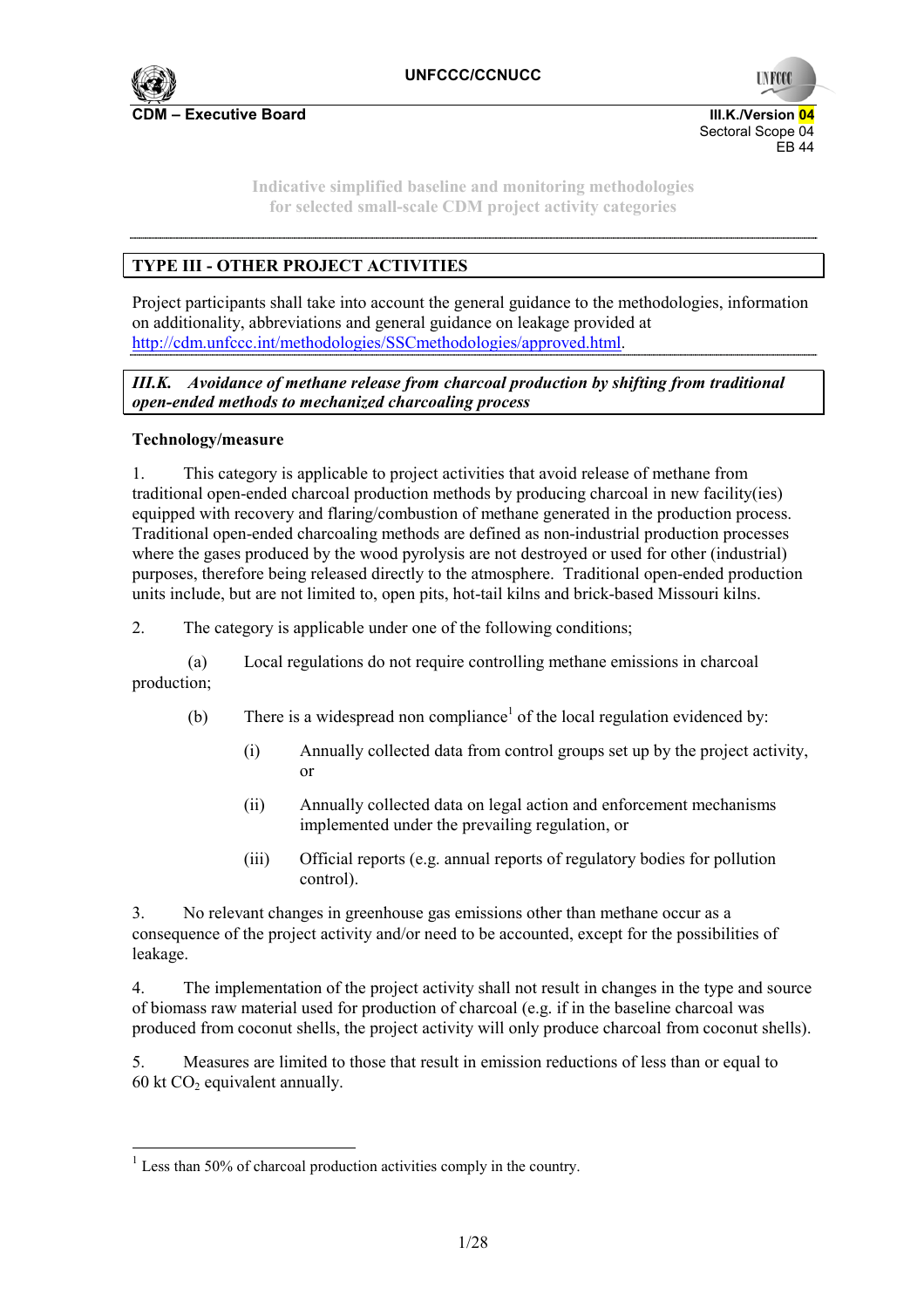

**UNFCC** 

**Indicative simplified baseline and monitoring methodologies for selected small-scale CDM project activity categories** 

*III.K. Avoidance of methane release from charcoal production by shifting from traditional open-ended methods to mechanized charcoaling process (cont)* 

6. If the combustion facility is used for heat and electricity generation that component of the project activity shall use a relevant category under type I.

## **Boundary**

7. The project boundary is the physical, geographical sites:

- (a) Where the charcoal is manufactured in traditional open-ended production units and the avoided methane emission occurs in absence of the proposed project activity;
- (b) Where the charcoal manufacturing with recovery and flaring/combustion of methane takes place;
- (c) And in the itineraries between them, where the transportation of raw material for charcoal manufacturing occurs.

**[Please note: the order of subsections of the methodology has been changed. Baseline emissions are addressed before project emissions.]** 

#### **Baseline**

8. The baseline scenario is the situation where, in the absence of the project activity, charcoal is produced through traditional open-ended methods within the project boundary and methane is emitted to the atmosphere. The baseline emissions are the amount of methane that would have been produced from traditional open-ended methods to process the equivalent quantity of raw material used in the project activity to produce charcoal. Only dry weights of the biomass raw material shall be considered for the calculations.

The baseline emissions shall be estimated using the relation below:

$$
BE_{y} = Q_{y,raw} * (M_{y,b} - M_{y,d}) * GWP_{CH4}
$$
\n(1)

Where:

| Baseline emissions $(tCO2e)$<br>$BE_v$ |  |
|----------------------------------------|--|
|----------------------------------------|--|

- $Q_{y,raw}$  Quantity of raw material used in the new facility in the year "y" on a dry basis (tonnes)
- $M_{v,b}$  Methane emission factor for the traditional open-ended charcoal manufacturing process considered (tonnes of CH4/tonne raw material used)
- *M<sub>v,d</sub>* Factor to account for any legal requirement for capture and flare of methane in the traditional open-ended charcoal production installation considered (tonnes of  $CH<sub>4</sub>/t$ onne of raw material)

 $GWP_{CH4}$  GWP of CH<sub>4</sub> (a value of 21)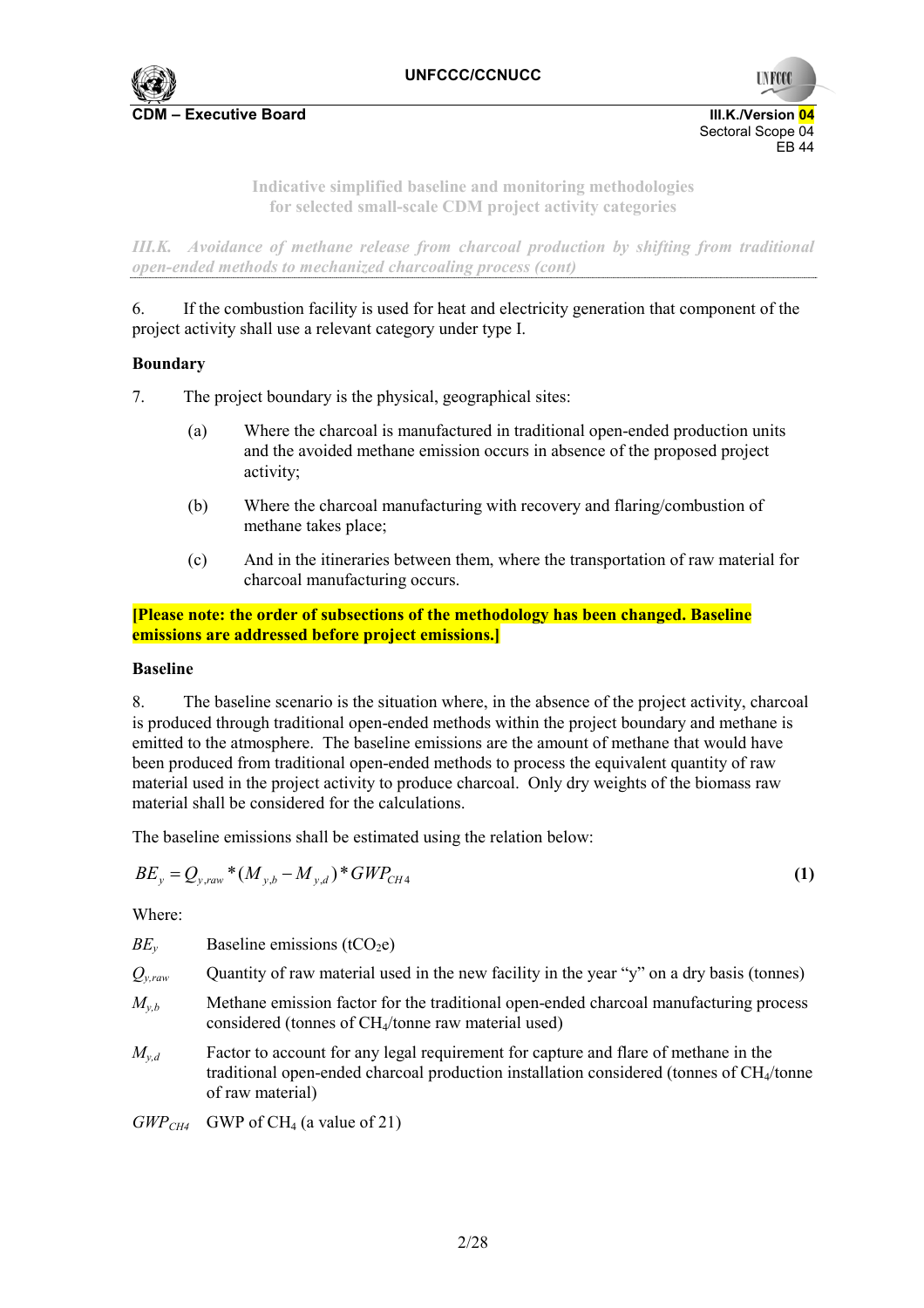

**UNFCC** 

**Indicative simplified baseline and monitoring methodologies for selected small-scale CDM project activity categories** 

*III.K. Avoidance of methane release from charcoal production by shifting from traditional open-ended methods to mechanized charcoaling process (cont)* 

 $M_{v<sub>b</sub>}$  shall be determined from experiments using relevant statistical methods. Examples of generic procedures are provided in  $\frac{\text{annex}}{\text{annex}}$  1, 2 and  $\frac{3}{2}$ .

## **Project Activity Emissions**

- 9. Project activity emissions consist of:
	- (a) Incremental  $CO<sub>2</sub>$  emissions due to incremental distances between the charcoal manufacturing facility(ies) to the consumption points in comparison to the baseline case;
	- (b) Incremental  $CO<sub>2</sub>$  emissions due to incremental distances between the raw material collection points to the new charcoal manufacturing facility(ies) in comparison to the baseline case;
	- (c)  $CO<sub>2</sub>$  emissions related to the power used by the project activity facilities, including the equipments for air pollution control required by regulations. If the project activity consumes grid electricity, the corresponding emissions are calculated as described in category I.D;
	- (d) Fugitive emissions of methane due to capture and flare inefficiencies;
	- (e) Emissions from the auxiliary fossil fuels for supporting the flaring facility.

$$
PE_y = PE_{y, transport} + PE_{y, transport} + PE_{y, power} + PE_{y,figure} + PE_{y, supp port}
$$
\n(2)

Where:

| $PE_{v}$                  | Project activity direct emissions in the year "y" (tCO <sub>2</sub> e)                                                                                                                                                          |
|---------------------------|---------------------------------------------------------------------------------------------------------------------------------------------------------------------------------------------------------------------------------|
| $PE_{y, transplant}$      | Emissions from incremental transportation from raw material collection points in the<br>year "y" (tCO <sub>2</sub> e)                                                                                                           |
| $PE_{y, transp2}$         | Emissions from incremental transportation to consumption points in the year "y"<br>(tCO <sub>2</sub> e)                                                                                                                         |
| $PE_{y, power}$           | Emissions from electricity or diesel consumption in the year "y"( $tCO2e$ )                                                                                                                                                     |
| $PE_{y, \text{fugitive}}$ | Fugitive emissions from capture and flare inefficiencies in the project charcoal<br>manufacturing plant in the year "y" (t $CO2e$ )                                                                                             |
| $PE_{support}$            | Emissions from the auxiliary fossil fuels used to maintain the incineration of the<br>carbonization gas calculated as per the tool for "Estimation of project or leakage"<br>emissions from fossil fuel combustion" (t $CO2e$ ) |

When trucks are used for transportation, emissions from incremental distances for transportations shall be estimated as follows.

$$
PE_{y, transpl} = (Q_{y, raw} / CT_{y1}) * DAF_{wl} * EFCO_2
$$
\n
$$
\tag{3}
$$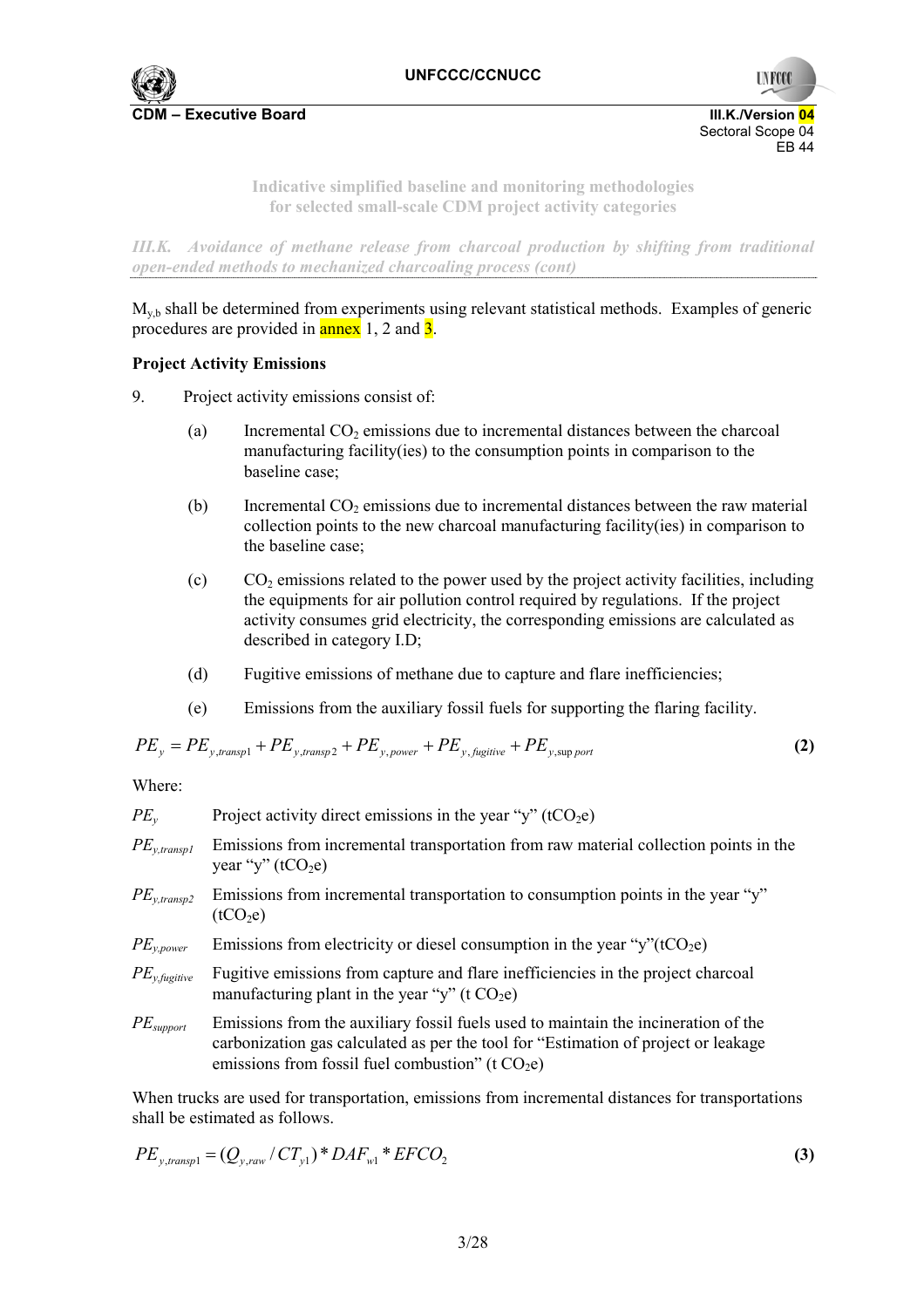

**UNFCC** Sectoral Scope 04 EB 44

> **Indicative simplified baseline and monitoring methodologies for selected small-scale CDM project activity categories**

*III.K. Avoidance of methane release from charcoal production by shifting from traditional open-ended methods to mechanized charcoaling process (cont)* 

#### Where:

| $Q_{y,raw}$   | Quantity of raw material used in the year "y" (tonnes)                                                |
|---------------|-------------------------------------------------------------------------------------------------------|
| $CT_{vl}$     | Average truck capacity for raw material transportation (tonnes/truck)                                 |
| DAFwI         | Average incremental distance for raw material transportation (km/truck)                               |
| <i>EFCO</i> , | $CO2$ emission factor for the fuel used (tCO2/km) Local values or IPCC default values<br>can be used. |

$$
PE_{y, transp2} = (Q_{y, prod} / CT_{y2}) * DAF_{w2} * EFCO_2
$$
\n(4)

Where:

| $Q_{v,prod}$ | Quantity of charcoal produced in the year "y" (tonnes)              |
|--------------|---------------------------------------------------------------------|
| $CT_{v2}$    | Average truck capacity for charcoal transportation (tonnes/truck)   |
| $DAF_{w2}$   | Average incremental distance for charcoal transportation (km/truck) |

Fugitive emissions due to capture and flare inefficiencies shall be estimated as follows:

$$
PE_{y, \text{fugitive}} = (1 - CFE_{\text{project}}) * ME_{y, \text{project}} * GWP\_CH_4
$$
\n
$$
\tag{5}
$$

Where:

- *CFEproject* Capture and flare efficiency of the methane recovery and combustion equipment in the project charcoal manufacturing plant (a default value of 0.9 shall be used, given no other appropriate value)
- *MEy,project* Methane emission potential of the project charcoal manufacturing process in the year "y" (tonnes)

MEy,project shall be estimated *ex ante* and reported in the project design document. Amount of methane generated by the project activity in each year will be assessed *ex post* through direct measurement.

#### **Leakage**

10. If the charcoal manufacturing technology is equipment transferred from another activity or if the existing charcoaling equipment is transferred to another activity, leakage effects are to be considered.

11. If the implementation of the project activity occurs in conjunction with other project activities directly related to the inputs and outputs associated with the carbonization process (e.g. coconut shell, eucalyptus or charcoal), the overall supply chain relationship of the respective baseline and project emissions of the individual project activities must be taken into account. In such cases, provisions to avoid double counting may be included in the CDM-PDD as per the EB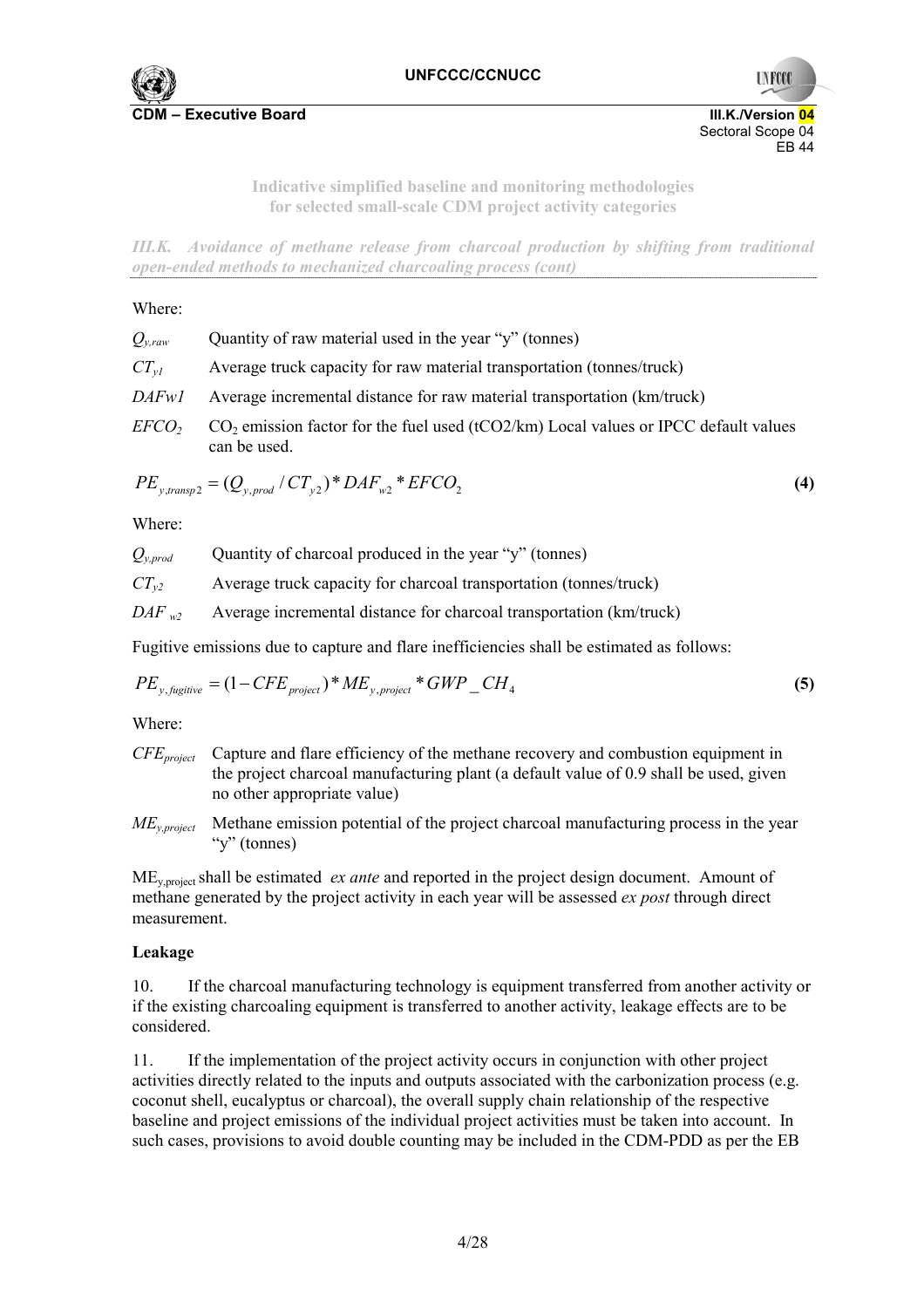

**UNFCCC** 

## **Indicative simplified baseline and monitoring methodologies for selected small-scale CDM project activity categories**

*III.K. Avoidance of methane release from charcoal production by shifting from traditional open-ended methods to mechanized charcoaling process (cont)* 

guidance on double counting of emission reductions as outlined in the paragraph 38 of the EB26 Meeting Report.

## **Monitoring Emission Reductions**

12. The emission reduction achieved by the project activity will be measured as the difference between the baseline emission and the sum of the project emission and leakage.

$$
ER_y = BE_y - (PE_y + Leakage_y) \tag{6}
$$

Where:

 $ER<sub>v</sub>$  Emission reduction in the year "y" (tCO<sub>2</sub>e)

## **Monitoring**

- 13. The following parameters shall be monitored and recorded under the project activity:
	- (a) Quantity of raw material  $(Q_{v,raw})$  used each year and its moisture content through representative sampling;
	- (b) Quantity of charcoal produced  $(Q_{v,prod})$  and its moisture content in each year;
	- (c) The average truck capacity  $(CT_{y1}$  and  $CT_{y2})$  and the distances over which the raw materials and charcoal are transported in the baseline and the project situation (to determine the component of project activity emission on account of transportation);
	- (d) The power consumption and/or generation of the production facility including auxiliary fossil fuels used for supporting the flaring facility.

14. To estimate the fugitive emissions through capture and flare inefficiencies in the project charcoal manufacturing plant, the amount of methane generated, fuelled or flared shall be monitored *ex post*, using continuous flow meters. The fraction of methane in the gas should be measured with a continuous analyser or, alternatively, with periodical measurements at a 95% confidence level. Temperature and pressure of the gas are required to determine the density of methane combusted.

15. Regular maintenance should ensure optimal operation of flares. The flare efficiency, defined as the fraction of time in which the gas is combusted in the flare, multiplied by the efficiency of the flaring process, shall be monitored.

16. The project participants will demonstrate annually that the amount of charcoal raw material used in the project activity facilities would have been used in charcoal manufacturing sites using traditional open-ended methods with out methane recovery in the absence of the project activity.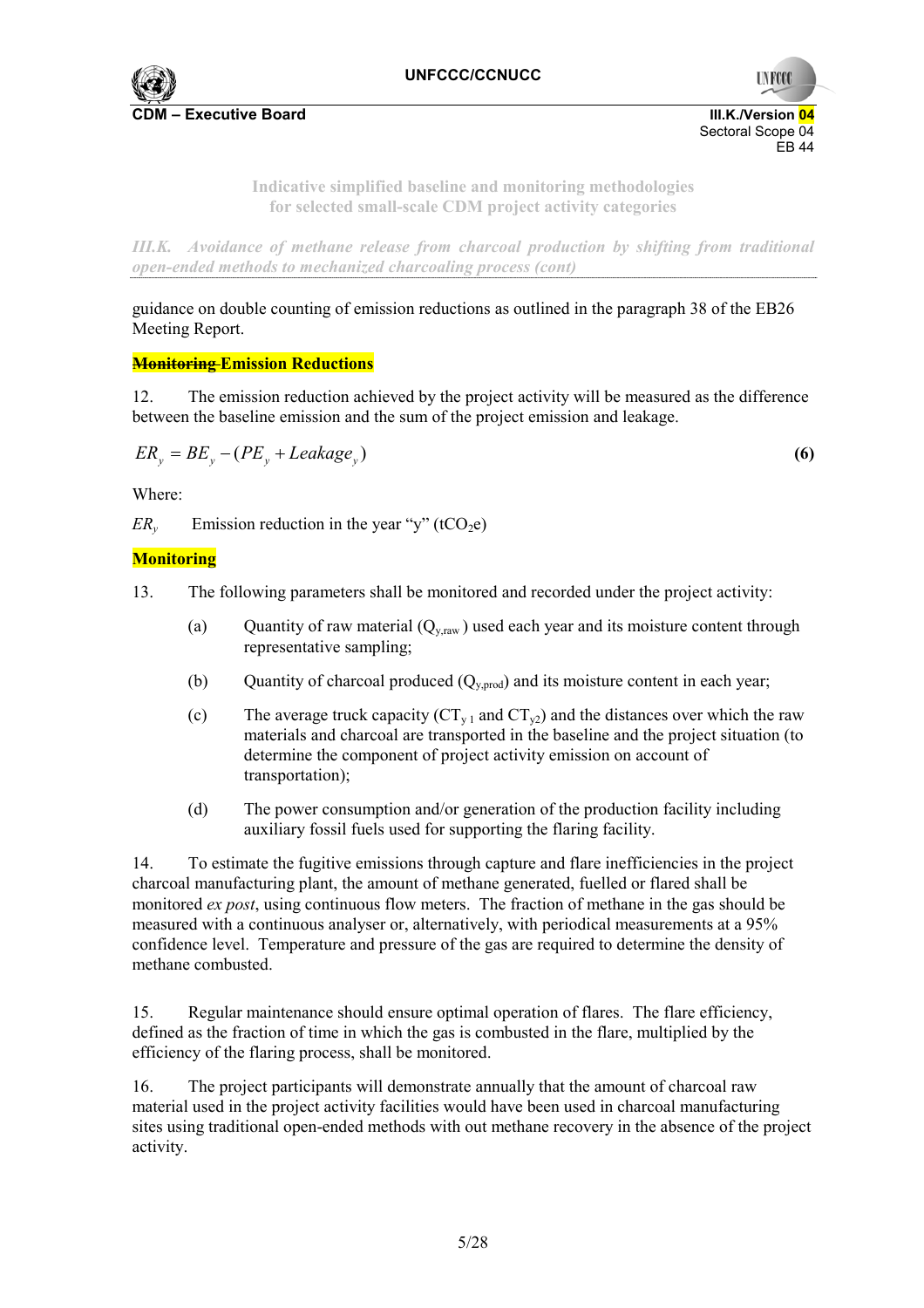

**UNFCC** Sectoral Scope 04 EB 44

> **Indicative simplified baseline and monitoring methodologies for selected small-scale CDM project activity categories**

*III.K. Avoidance of methane release from charcoal production by shifting from traditional open-ended methods to mechanized charcoaling process (cont)* 

## **Project activity under a programme of activities**

The following conditions apply for use of this methodology in a project activity under a programme of activities:

17. In case the project activity involves the replacement of equipment, and the leakage effect of the use of the replaced equipment in another activity is neglected, because the replaced equipment is scrapped, an independent monitoring of scrapping of replaced equipment needs to be implemented. The monitoring should include a check if the number of project activity equipment distributed by the project and the number of scrapped equipment correspond with each other. For this purpose scrapped equipment should be stored until such correspondence has been checked. The scrapping of replaced equipment should be documented and independently verified.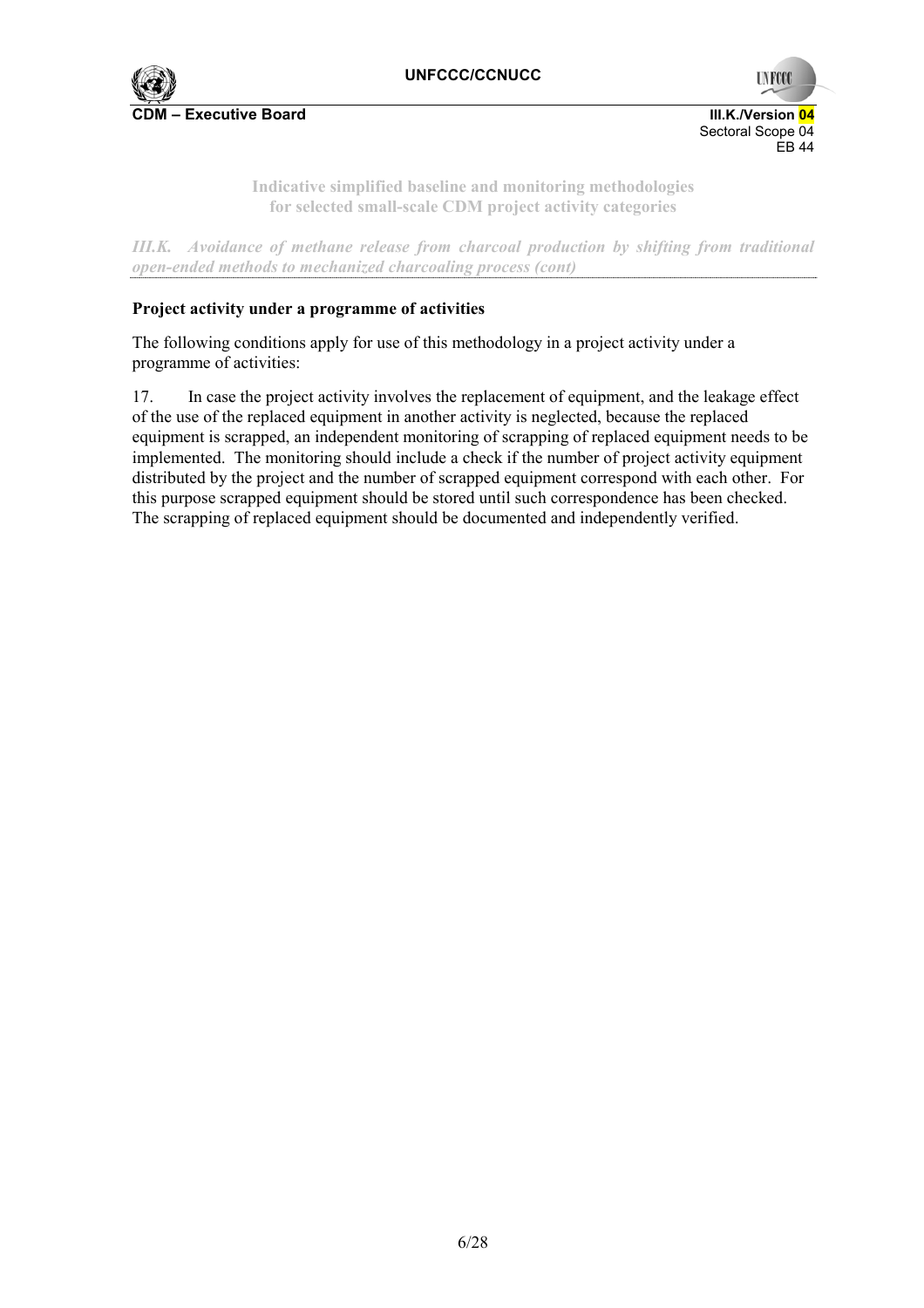

**UNFCCC** 

**Indicative simplified baseline and monitoring methodologies for selected small-scale CDM project activity categories** 

*III.K. Avoidance of methane release from charcoal production by shifting from traditional open-ended methods to mechanized charcoaling process (cont)* 

# **Annex 1**

# **GENERIC PROCEDURE FOR ESTIMATING METHANE EMISSION FACTOR FOR OPEN PIT CHARCOAL MANUFACTURING PROCESS**

 $(M_{v,b}$  in the equation for estimating baseline emissions)

1. The procedures described here are based on the principles that charcoaling yield is inversely proportional to the temperature of carbonization, and the release of methane is directly proportional to the charcoaling temperature. Laboratory and field experiments are to be carried out to establish the relationship between the release of methane and charcoaling temperature. Experimental steps described below need to be repeated several times for data consistency purposes.

## *Procedure for laboratory trials*

Step 1. Laboratory Rotary type kiln is used for the generation of lab-scale data. Crushed and dried samples of raw material are subjected to charcoaling at different temperatures ranging from 400  $\rm{^0C}$ to  $700^{\circ}$ C at different time intervals, varying from 1 to 10 hours of carbonization.

Step 2. The resulting solid masses are weighed and analyzed for their properties. The volatiles released are collected into gas sample bags and their volumes are measured.

Step 3. Using a calibrated gas chromatograph in a certified laboratory, the percentage composition of methane (volume basis) in the collected volatile gas samples is determined.

Step 4. Compute the total weight of methane released when processing 1 tonne of raw material.

Step 5. Conduct a regression analysis and establish a linear or non-linear regression equation that best demonstrates the relationship between the methane emissions and temperature of the carbonisation, consistent with the statistical procedures, the EB guidance on the use of regression in methodologies;

# **CH<sub>4</sub>** (kg/tonne of raw Material) = A x Temperature ( $^0C$ ) – B

## *Procedure for field trials*

- 2. The Pit charcoaling cycle consists of four stages
	- (a) Pyrolysis phase of over 12 hours when gases are released;
	- (b) Pacification phase of 12 hours when the pit is closed and hence no gases are released;
	- (c) Cooling phase of 12 hours;
	- (d) Unloading of the charcoal and loading of the fresh raw material for the next cycle.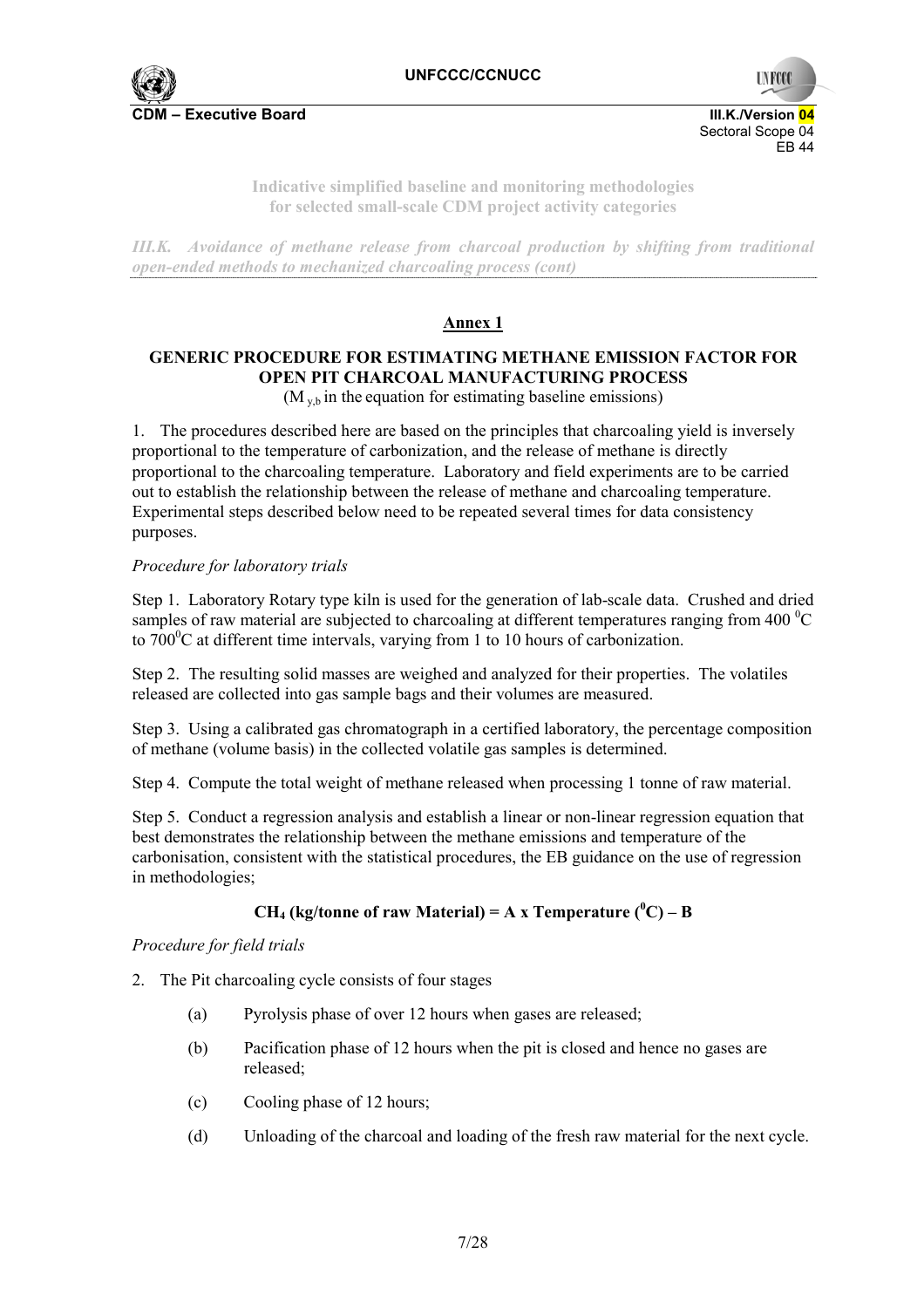

**UNFCC** 

**Indicative simplified baseline and monitoring methodologies for selected small-scale CDM project activity categories** 

*III.K. Avoidance of methane release from charcoal production by shifting from traditional open-ended methods to mechanized charcoaling process (cont)* 

Step 1. Charcoaling temperature and gravimetric charcoal yield (mass of charcoal over mass of biomass raw material) are measured in selected pits. Temperature measurements are done throughout the pyrolysis phase at one-hour intervals in the selected pits.

Step 2. The projected methane release from the pits is calculated based on the temperature of the charcoaling zone using the co-relation derived using the laboratory testing. Temperature measured at pit locations is recorded in following format:

| Location            | Temperature $(^0C)$ |  |
|---------------------|---------------------|--|
|                     | Charcoaling zone    |  |
|                     |                     |  |
|                     |                     |  |
|                     |                     |  |
|                     |                     |  |
| Mean charcoaling    | XX.                 |  |
| Temperature $(^0C)$ |                     |  |
| Standard deviation  | X                   |  |

If the laboratory charcoaling temperatures and the gravimetric charcoal yield are falling in the same range as the pit charcoaling, the correlation between temperature and methane emissions established is valid.

The selected pits should be representative of the industry by way of geographical location, raw material, and size of pits and duration of charcoaling. The measured temperature values are the average of a minimum five measurements covering the cross section of the pit.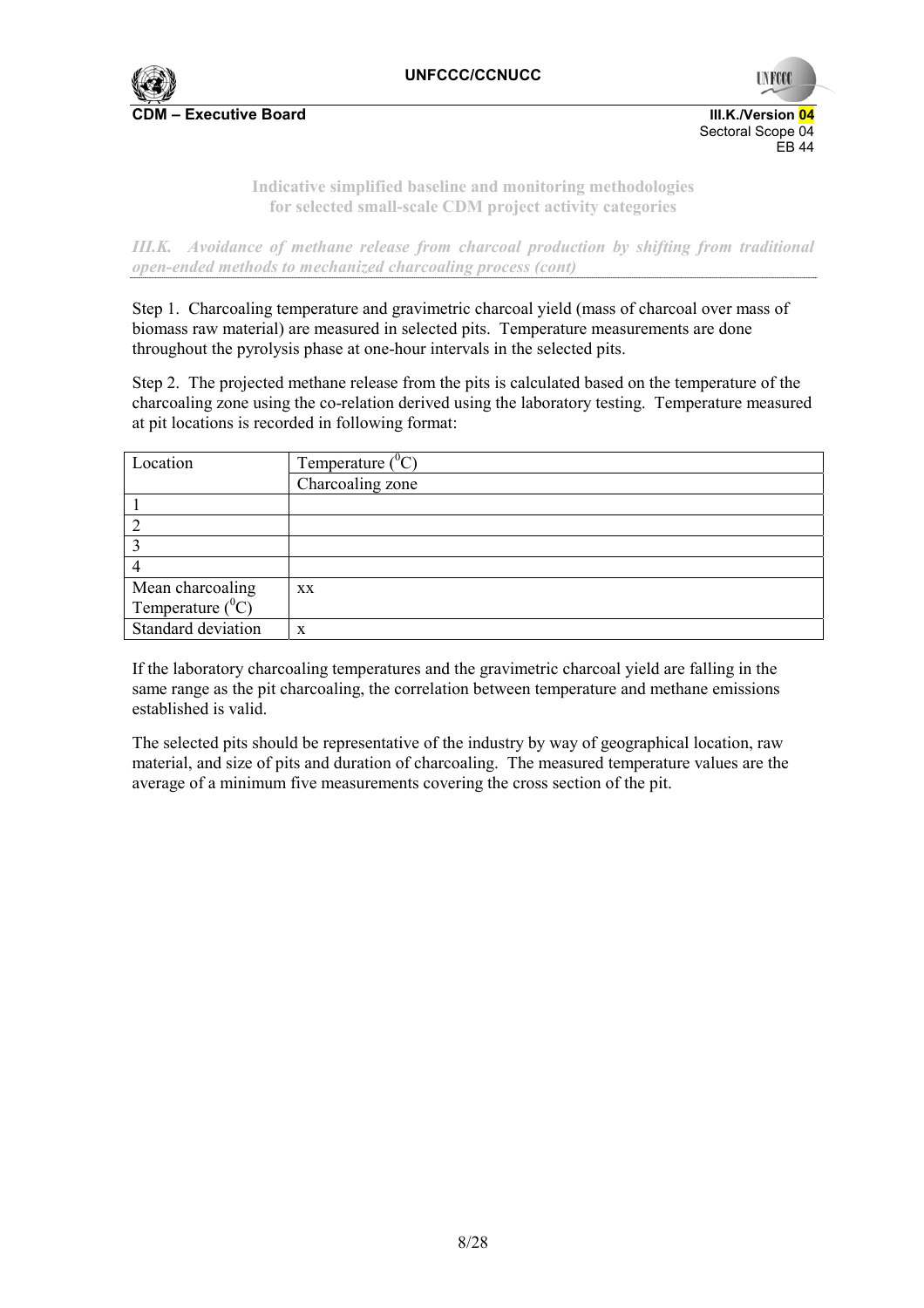

**UNFCC** 

**Indicative simplified baseline and monitoring methodologies for selected small-scale CDM project activity categories** 

*III.K. Avoidance of methane release from charcoal production by shifting from traditional open-ended methods to mechanized charcoaling process (cont)* 

# **Annex 2**

## **PROCEDURES FOR ESTIMATING METHANE EMISSION FACTOR FOR BRICK-BASED CHARCOAL MAKING PROCESS**

(*Based on Sampaio, et al, 2006, Appendix I of the CDM Approved Methodology AM0041)* 

The objective of this annex is to provide a step-wise approach for establishing a fixed methane emission factor in charcoal production for a given set of brick-based kilns functioning under the same relevant operational parameters. This experimental protocol is based upon the experimental protocol supporting the baseline determination in the approved methodology AM0041 which in turn is drawn upon the most up-to-date published literature on the carbonization process and on a pioneer research conducted in Brazil, triggered by the CDM incentive.

Contrary to the AM0041 methodology, in the present case, no study of the correlation between gravimetric yield and methane emissions will be conducted. This is justified by the fact that, this small-scale methodology only targets projects, which incinerate the methane produced during carbonization process. Moreover, the adoption of a fixed emission factor finds justification in the nature of the improvement brought on by the proposed project activity, which is the substitution of a precisely defined production unit (set of brick-based kilns) that has historically operated under fairly constant conditions.

The experimental procedures described below (such as carbonization tests and gas sampling) must be conducted on a representative sample of kilns to be replaced by the kilns equipped with flaring facility to ensure that the results obtained are statistically representative of the overall production process. These tests must also be in accordance with physical and operational features currently adopted by the project entity.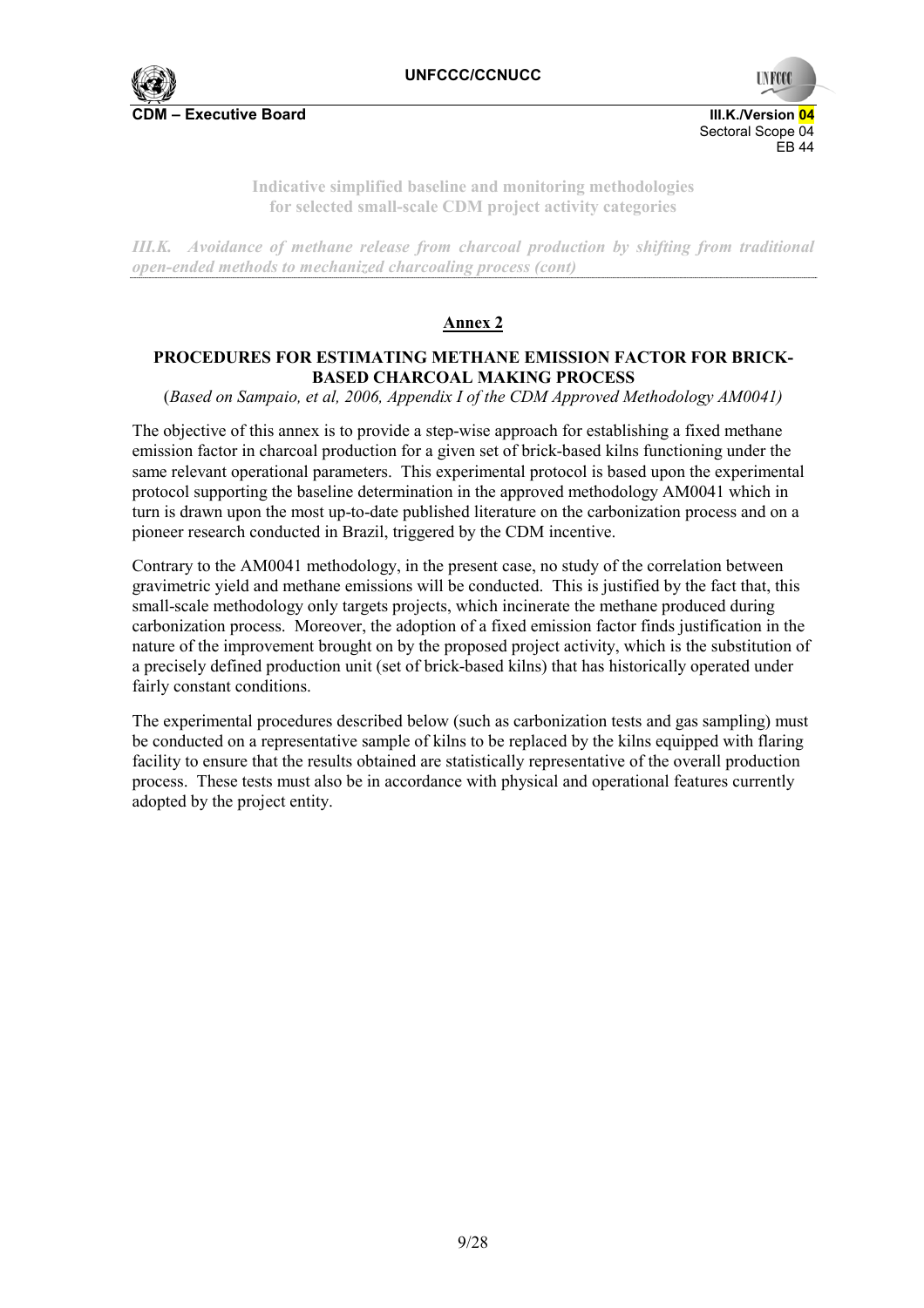

**UNFCCC**  Sectoral Scope 04 EB 44

> **Indicative simplified baseline and monitoring methodologies for selected small-scale CDM project activity categories**

*III.K. Avoidance of methane release from charcoal production by shifting from traditional open-ended methods to mechanized charcoaling process (cont)* 

# **1.0 Abstract**

The aim of this annex is to establish a fixed and representative ratio of methane emissions (kg  $CH<sub>4</sub>$ ) per tonne of raw material (Dry basis) processed ( $M<sub>v,b</sub>$ ) in the production of charcoal .

For this, it is necessary to perform a mass balance analysis on a representative sample of the existing kilns to assess the quantity of methane emitted during the carbonization process.

Basically, the operation performed for each run on each selected kiln consists of the following:

- 1. Measurement of the raw material mass (Dry basis) loaded into the kiln  $(Q_{RAW})$
- 2. Ignition of the carbonization process
- 3. Mass balance and determination of the total amount of methane emitted in the atmosphere during the total process  $(O<sub>CH4</sub>)$
- 4. Statistical treatment of the measured value of  $M_{v,b} = Q_{CH4}/Q_{RAW}$

#### **2.0 Choice of the sample**

Basically one unit of carbonization (e.g.: array of brick kilns) is linked to a given plantation. Because of transportation cost, catchment area for raw material procurement is limited. Thus, in situations where the implementation of the project activity implies on the deactivation of the preexisting units, it is reasonable to consider the new kilns as a replacement of these units for the considered catchment area.

The baseline determination will focus on the kilns, which have a common catchment area with the project activity.

Once kilns of the baseline are identified, the project developer should take great care in selecting a representative sample among these kilns.

The selected kilns should be representative of actual practices by way of geographical location, raw material, size, operating conditions and operation protocol.

Once selected kilns are divided into homogeneous families with similar characteristics (same location, same operation and same design), then the project proponent select one kiln in each family and perform minimum 8 carbonization cycles on this selected kiln.

#### **3.0 Operative protocol**

#### *3.1 Third party measurements*

The mass balance on the kilns of the baseline shall be performed by an **independent party** which has the ability and the required certification to handle such operations.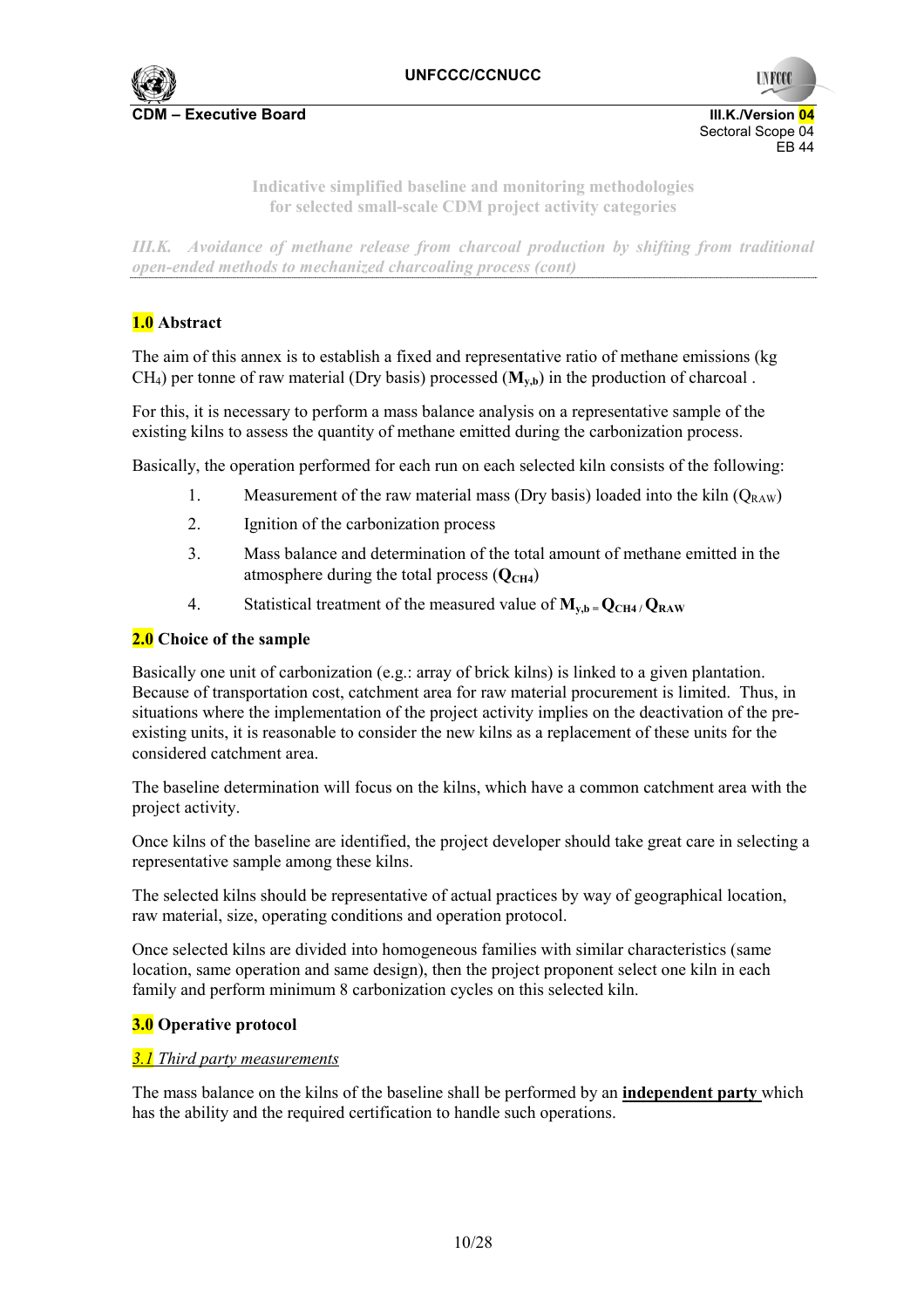



**Indicative simplified baseline and monitoring methodologies for selected small-scale CDM project activity categories** 

*III.K. Avoidance of methane release from charcoal production by shifting from traditional open-ended methods to mechanized charcoaling process (cont)* 

# *3.2 Weighing of raw material*

The project developer should use an industrial calibrated scale to measure the wood to be loaded into the kiln. Precision to be reached is +/- 2 %.

The measure of the wet material weight is recorded as  $Q_{\text{wRAW}}$ 

## *3.3 Raw material moisture content*

In order to allow the calculation of a total mass balance, it is important to determine the moisture content of the wood logs, in addition to the wood weight. Preliminary research has demonstrated the existence of some variance in moisture, as a function of the wood log diameter, i.e. high moisture levels for pieces of greater diameter and low levels for pieces of shorter diameter. Therefore, this protocol adopts rigorous provisions to reduce the influence of uncertainties associated to the wood moisture measurement, by determining the sampling and stratification of wood into diameter classes, as per the procedure below:

- 1. Put the wood logs to be carbonized in a stack. The wood must come from the same sources currently used by the project entity.
- 2. Measure the diameter of all the pieces of wood log in the "stack" (a log pile whose width and volume of wood are approximately equivalent to the carbonization kiln (dimensions) with a pachymeter. The diameter shall be calculated as the mean of two perpendicular and center-crossing measurements of the log transversal section, taken at the middle-length of the log.
- 3. Determine the distribution histogram of the diameters of the entire population of wood logs in the "stack". The interval size of each diameter class shall not exceed 6.0 centimeters.
- 4. Choose 60 to 70 samples from the lot of wood logs. The pieces shall follow the proportions of diameter classes of wood logs as shown in the histogram. The samples shall be taken in 3 different vertical areas, covering at least the width equivalent to four average diameters (as measured in step 2).
- 5. Cut a 5 to 7 cm thick transversal slice (wood disks), removed from the point that represents 1/3 of total length of each wood log sample, starting from the extremity.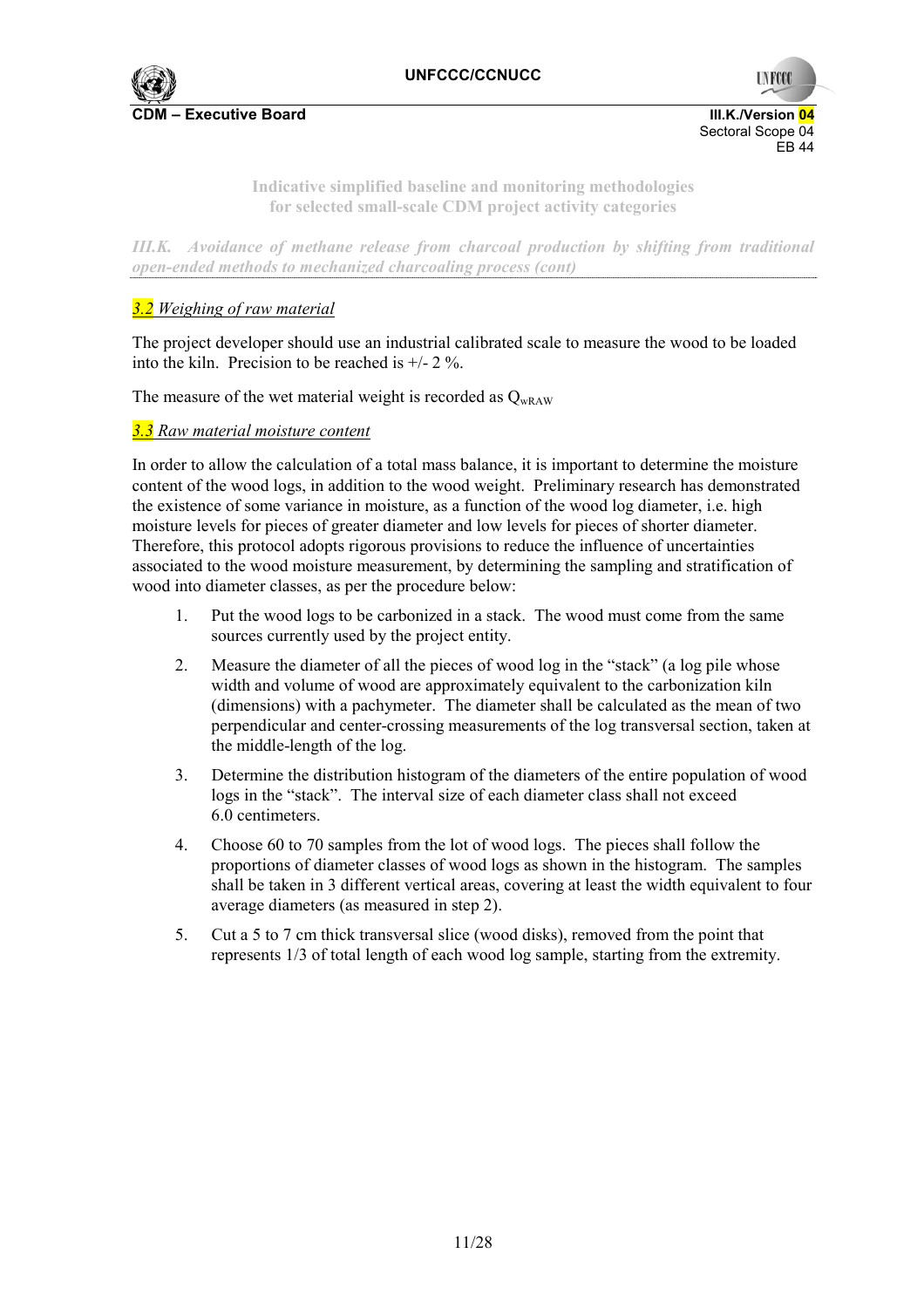

**UNFCCC** Sectoral Scope 04 EB 44

> **Indicative simplified baseline and monitoring methodologies for selected small-scale CDM project activity categories**

*III.K. Avoidance of methane release from charcoal production by shifting from traditional open-ended methods to mechanized charcoaling process (cont)* 

Figure 1 provides an example of the sampling collection:



# **Figure 1: Example of sampling collection in a stack.**

- 6. Weigh each disk immediately on the laboratory scale and note the mass.
- 7. Note the sample number on the wooden disk itself.
- 8. Place the wooden disks in the oven to dry.
- 9. Set the oven to  $103 \pm 2^{\circ}$ C.
- 10. Dry until they reach constant weight, after three consecutive weighing processes indicate constant weight.
- 11. Weight the wooden disks and note the weights.
- 12. Calculate the dry basis moisture content  $(\mathbf{W}_{db})$  of each disk:

 $W_{db} = \frac{\text{Wet Mass - Dry Mass}}{\text{Dry Mass}}$  (kg/kg)

- 13. Calculate the mean moisture content of each diameter class.
- 14. The mean moisture content of the logs in the entire "stack" shall be calculated by the mean moisture content of each diameter class multiplied by its frequency in the diameter distribution histogram

 $Q_{RAW}$  the quantity of raw material on dry basis is given by:

$$
Q_{\rm{RAW}} = \frac{Q_{\rm{wRAW}}}{(1+W_{\rm{db}})}
$$

*3.4 Experimental Apparatus for mass balance during the carbonization process* **3.4.1** Weighing and Temperature Measurement Apparatus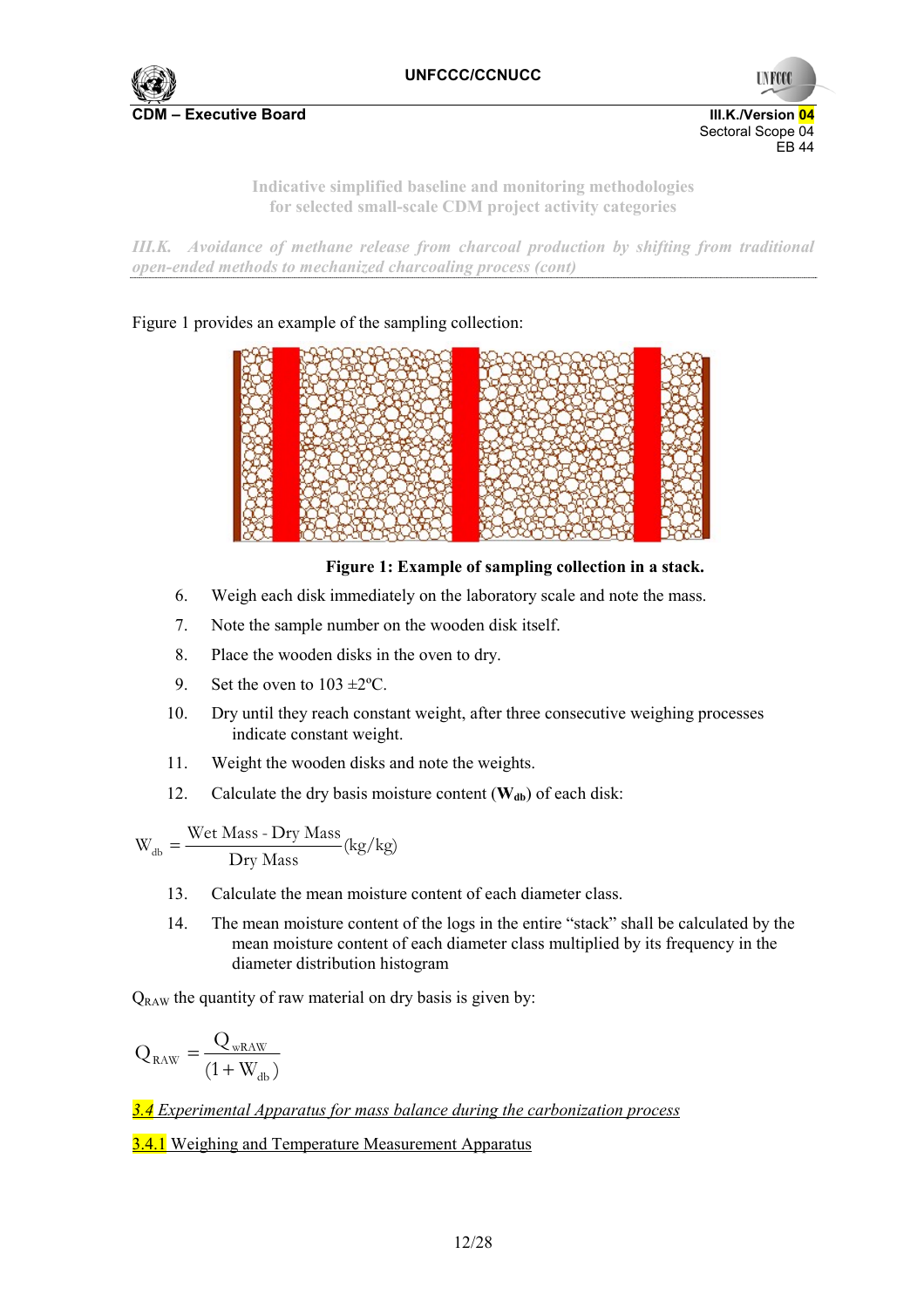

**UNFCCC** 

**Indicative simplified baseline and monitoring methodologies for selected small-scale CDM project activity categories** 

*III.K. Avoidance of methane release from charcoal production by shifting from traditional open-ended methods to mechanized charcoaling process (cont)* 

Two (2) industrial thermometers with range  $0-1100^{\circ}$ C, and precision of  $+/-2.0^{\circ}$ C for the temperature measurement on the top and chimneys.

# 3.4.2 Gas Sampling

- One (1) constant volume peristaltic pump
- One (1) water cooled gas condenser
- One (1) oil filter
- One (1) 100-liter-gasometer
- Glass bottles or Tedlar bags

# 3.4.3 Gas Analysis

- Calibrated Gas Chromatography apparatus for CH<sub>4</sub>, CO<sub>2</sub>, CO<sub>2</sub>, and N<sub>2</sub>
- Wood and Charcoal Elementary Analysis
- Elementary analysis of wood (C, H, O, N, S, Ash and Moisture).
- Elementary analysis of charcoal produced (C, H, O, N, Ash and moisture).

## 3.4.4 Technical Staff

- One (1) carbonization expert (to conduct the carbonization tests)
- One (1) chemistry technician (to make the measurements)
- One (1) team assistant
- One (1) carbonization operator for each carbonization test

## *3.5 Carbonization procedures*

The carbonization procedures conducted under this protocol, also referred as "carbonization tests", shall accurately reflect the physical and operational features of the charcoal manufacturing process currently adopted by the project entity, allowing the assessment the actual carbonization emissions observed in the absence of the cleaner mechanized process. The following procedures shall be followed for the carbonization tests:

- 1. Carefully load the kiln with the wood.
- 2. Close and seal the kiln's door.
- 3. Ignite the kiln.
- 4. Keep track of temperature measurements, off gas removals, measurement and sampling of the condensable gases, and gaseous fractions generated in each hour.
- 5. Seal the kiln at the end of carbonization process.
- 6. Stop the gas sampling procedure.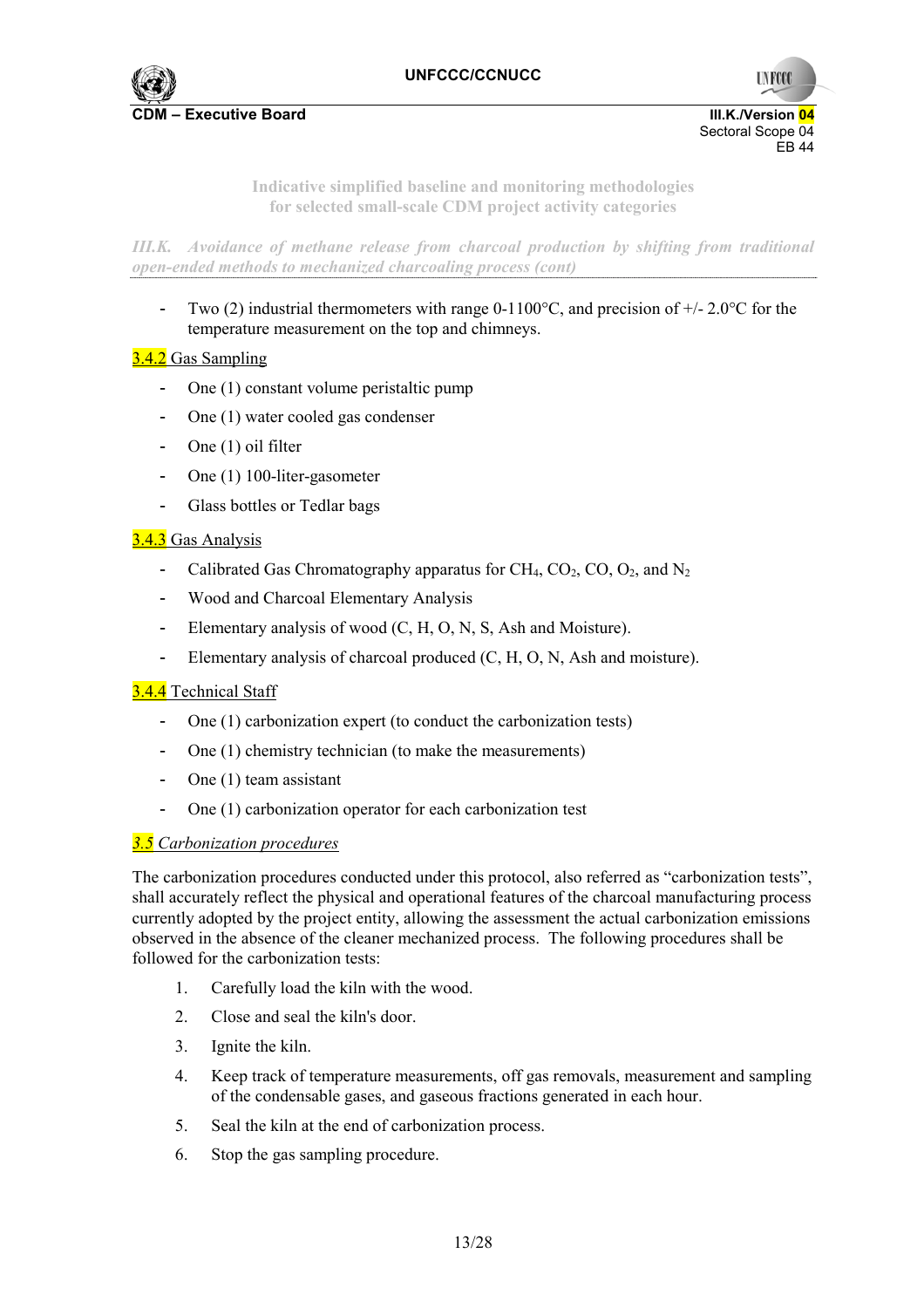



**Indicative simplified baseline and monitoring methodologies for selected small-scale CDM project activity categories** 

*III.K. Avoidance of methane release from charcoal production by shifting from traditional open-ended methods to mechanized charcoaling process (cont)* 

- 7. Wait for natural cooling.
- 8. Open the kiln.
- 9. Take off the charcoal.
- 10. Set up the scale for zero weight for taring purposes.
- 11. Measure the weight of the charcoal immediately after unloading the kiln (**Mcharcoal**).
- 12. Remove all brands (large partly charred pieces of wood, not usable as fuel).
- 13. Measure the weight of all brands removed (**Mbrands**).

#### *3.6 Gas sampling procedures*

High variations in temperature, composition and density of the volatile materials released make the determination of the flow of non-condensable gases, where methane is present, a relatively complex task. Nevertheless, it is possible to get representative samples of these volatiles during the carbonization process to measure the mass proportions of condensable and non-condensable materials produced. The non-condensable gas fraction shall also be analyzed by chromatography, so as to determine its methane content. Therefore, in order to evaluate the specific methane emissions (in kg CH4/kg charcoal produced), this protocol is based on the measurement of the volatile mass released (condensable and non-condensable), resulting in the measurement of the amounts of methane released with the non-condensable gases.

In light of the above, the implementation of the following operational procedure, illustrated by scheme below, is required for measuring methane emissions: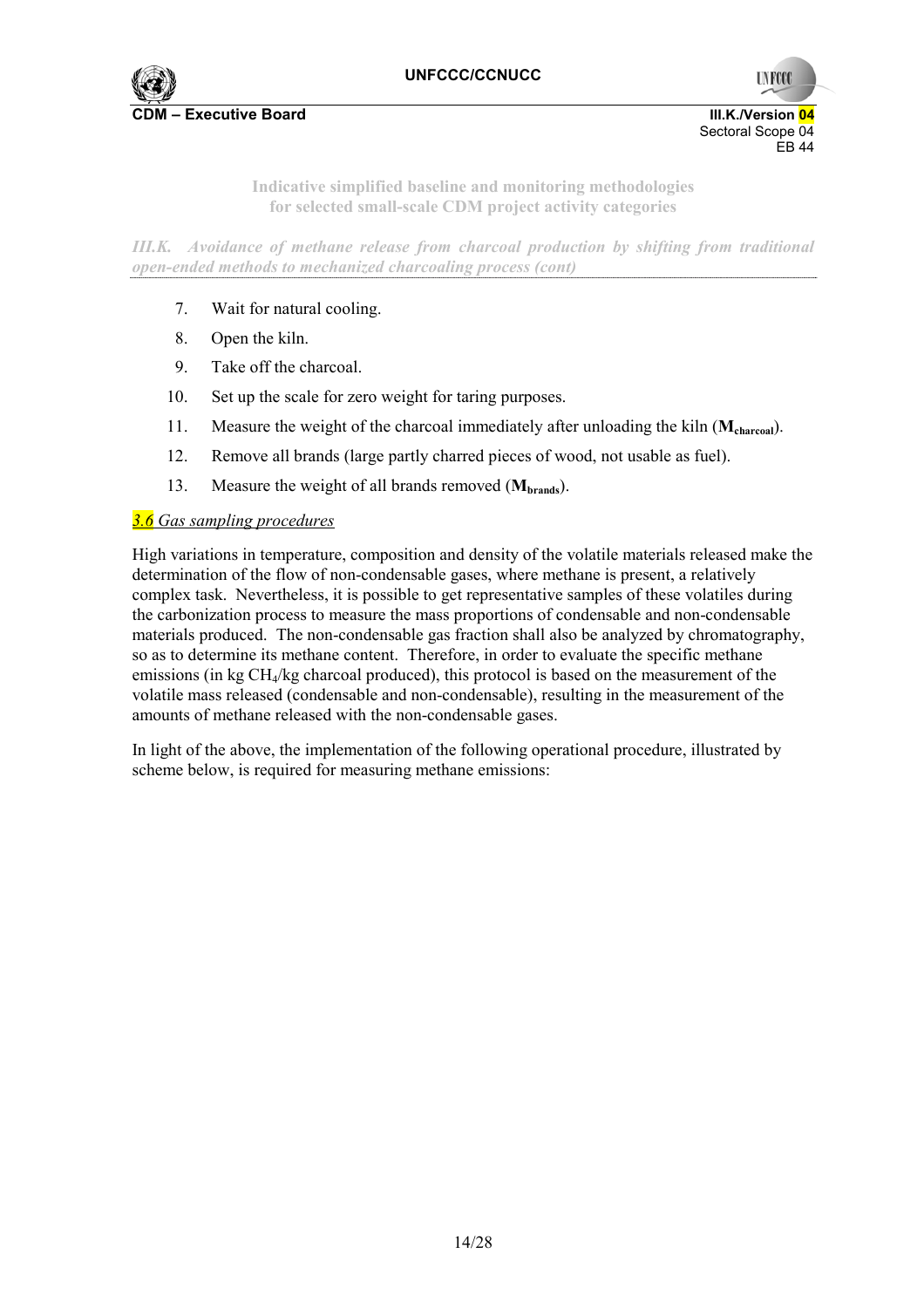

**UNFCCC** Sectoral Scope 04 EB 44

> **Indicative simplified baseline and monitoring methodologies for selected small-scale CDM project activity categories**

*III.K. Avoidance of methane release from charcoal production by shifting from traditional open-ended methods to mechanized charcoaling process (cont)* 



**Figure 2:** A schematic view of the assembly for collecting gas samples. An intake with a stainless steel tip (A) is installed in the central point of the chimney's transversal section. The suctioned gas passes through the condenser and oil filter (B), through the pump (C), and is released by the gasometer (D). The pump shall be turned on every hour for 10 minutes, suctioning in the gas. After 6 intake periods, covering an operating period of 6 hours, a gas sample shall be collected in a (E) glass cylinder with a double valve, or a Tedlar bag.

## A. Set up

- 1. Connect the stainless steel tip in the central point of the chimney's transversal section before the beginning of the carbonization procedure.
- 2. Connect all collecting gas sample system.
- 3. Close the gasometer valves d1 and d3 open the valves d2 to purge the gasometer.
- 4. Close all gasometer valves.
- 5. Set the peristaltic pump to 1.3 to 1.5 liters per minute.
- B. Purge the gas after one hour from the beginning of carbonization
	- 1. Open the gasometer valves d1 and d2.
	- 2. Turn on the pump for 1.0 minute to purge the gas system.
	- 3. Close all gasometer valves.
	- 4. Purge and close the condenser.
- C. Gas sampling
	- 1. Turn on the constant volume peristaltic pump for 10 minutes at every hour.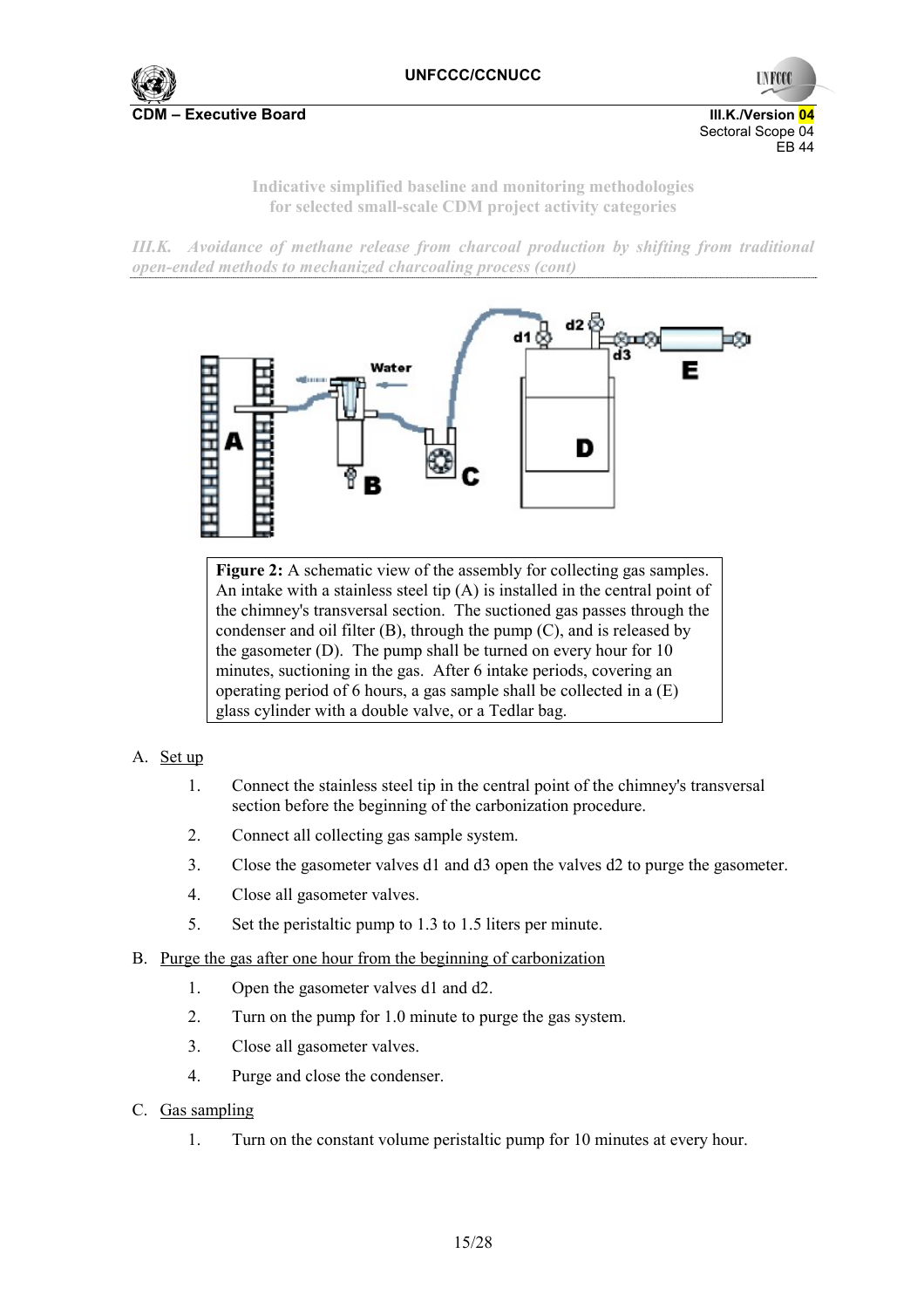

**UNFCCC** 

**Indicative simplified baseline and monitoring methodologies for selected small-scale CDM project activity categories** 

*III.K. Avoidance of methane release from charcoal production by shifting from traditional open-ended methods to mechanized charcoaling process (cont)* 

- 2. Take off a gas sample for analysis within each six-hour time interval (after six gas samples):
	- i. Drain the condenser.
	- ii. Measure the mass of condensed liquid (wood tar and pyroligneous water)  $M_{\text{cond}}$
	- iii. Measure carefully the volume and temperature of the gasometer ( $V_{\text{gasometer}}$ ,  $T_{\text{gasometer}}$ ).
	- iv. Connect the glass bottle or Tedlar bag to valve d3.
	- v. Open the valve d3 to fill the glass bottle or Tedlar bag.
	- vi. Close the valve d3.
	- vii. Connect a second glass bottle or Tedlar bag to valve d3.
	- viii. Open the valve d3 to fill the glass bottle or Tedlar bag.
	- ix. Close the valve d3.
	- x. Take note of date and time on glass bottle or Tedlar bag.
	- xi. The glass bottles or Tedlar bags must be send to a laboratory to gas chromatography analysis of  $CH_4$ ,  $CO_2$ ,  $CO$ ,  $O_2$ , and  $N_2$ .
	- xii. Open the gasometer valve d2 to drain all gas.
	- xiii. Close the gasometer valve d2.
	- xiv. This gas sampling procedure shall be repeated during the entire carbonization process.
	- xv. The glass bottles or Tedlar bags must be expeditiously send to an laboratory for chromatographic analysis of CH<sub>4</sub>, CO<sub>2</sub>, CO<sub>2</sub>, and N<sub>2</sub>. The recipients must be carefully packed and transported in order to ensure that the samples be adequately preserved.

*Note 1: It is necessary to fill and purge the glass bottle or Tedlar bag 2 times to ensure that all remaining air inside be removed.* 

*Note 2: Researchers may connect a gas chromatography apparatus directly to valve d2 to make the chromatography analysis.* 

*Note 3: Researchers may also connect an Orsat apparatus directly to valve d2 to make the CO2, and O<sub>2</sub> analysis.* 

#### *3.7 Mass balance analysis*

Based on the experimental results, the mass balance to obtain the mass of methane released for each dry ton of processed raw material shall be calculated. Figure 3 illustrates the mass inputs and outputs within the experimental apparatus: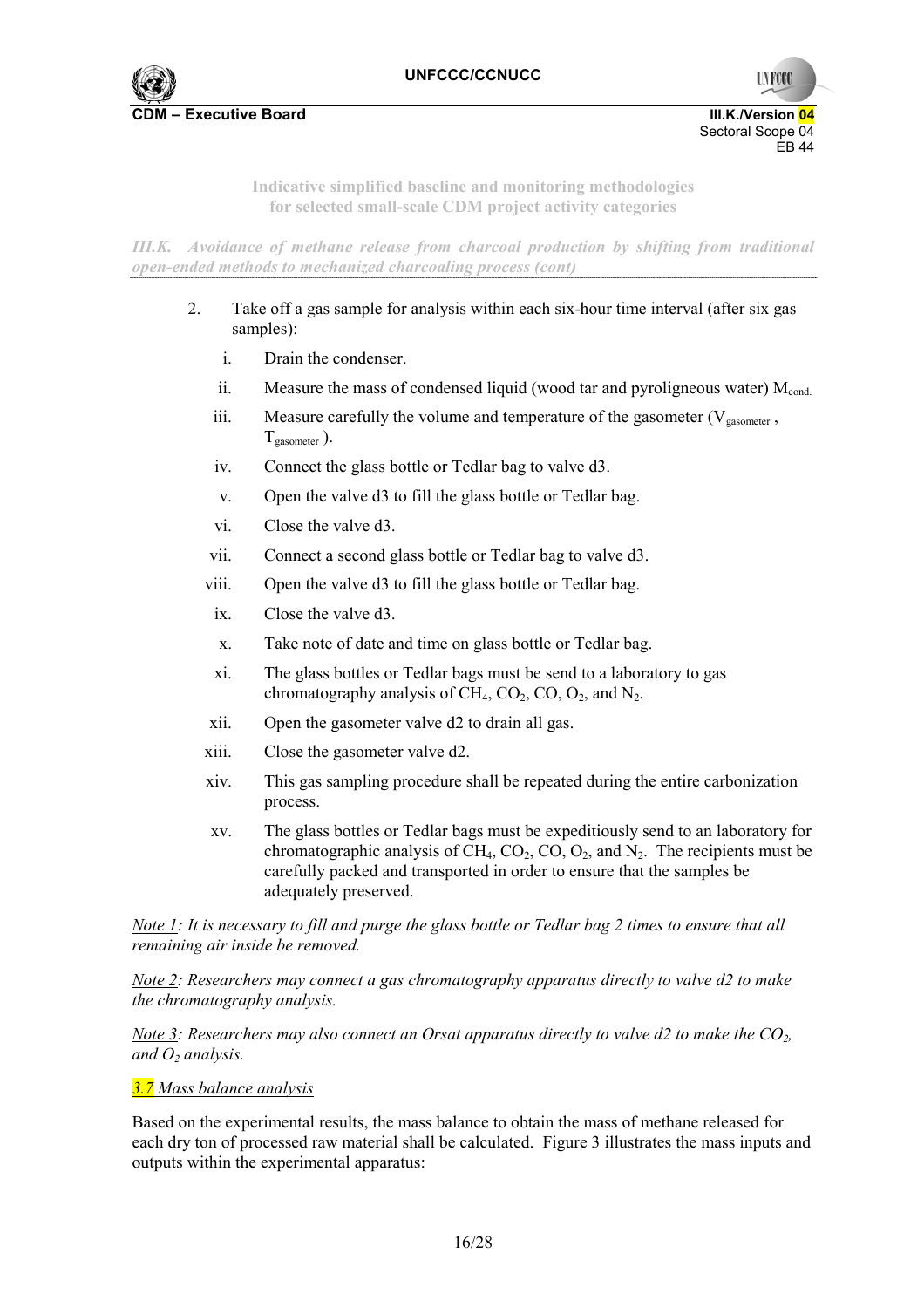

**UNFCCC** Sectoral Scope 04 EB 44

> **Indicative simplified baseline and monitoring methodologies for selected small-scale CDM project activity categories**

*III.K. Avoidance of methane release from charcoal production by shifting from traditional open-ended methods to mechanized charcoaling process (cont)* 



**Figure 3 – Major inputs and outputs of the mass balance** 

The measurement technician shall start the peristaltic pump every hour, read the temperatures, and wait ten minutes to stop the pump until the following hour. After a six-hour-period, the gasometer volume shall be measured and the gas samples shall be taken for analysis purposes (by chromatography and Orsat, if applicable).

 $INPUT = [mass of wood] + [mass of air]$ 

The mass of wood is a measured value and the mass of air is determined from other measured data and the mass balance:

[mass of wood] = [mass of dry wood] + [mass of water from moisture in wood]

[mass of air] = [mass of O<sub>2</sub> from air] + [mass of N<sub>2</sub> from air] + [mass of H<sub>2</sub>O from air]

 $OUTPUT = [mass of solid residue] + [mass of non-condensable gases] + [mass of$ condensable volatile]

[mass of solid residues] = weight of the materials left inside the kiln at the moment of measurement, e.g., the carbonizing biomass. When the entire carbonization procedure is finished, it results in the weight of dry charcoal produced.

The volatile material mass leaving the kiln cannot be directly measured, since it contains part of the air that was introduced into the kiln during the carbonization process. The mass of air is an indirectly measured value of the input equation. Nevertheless, the ratio of condensed and noncondensed materials  $(K_{fu})$  can be obtained, as follows: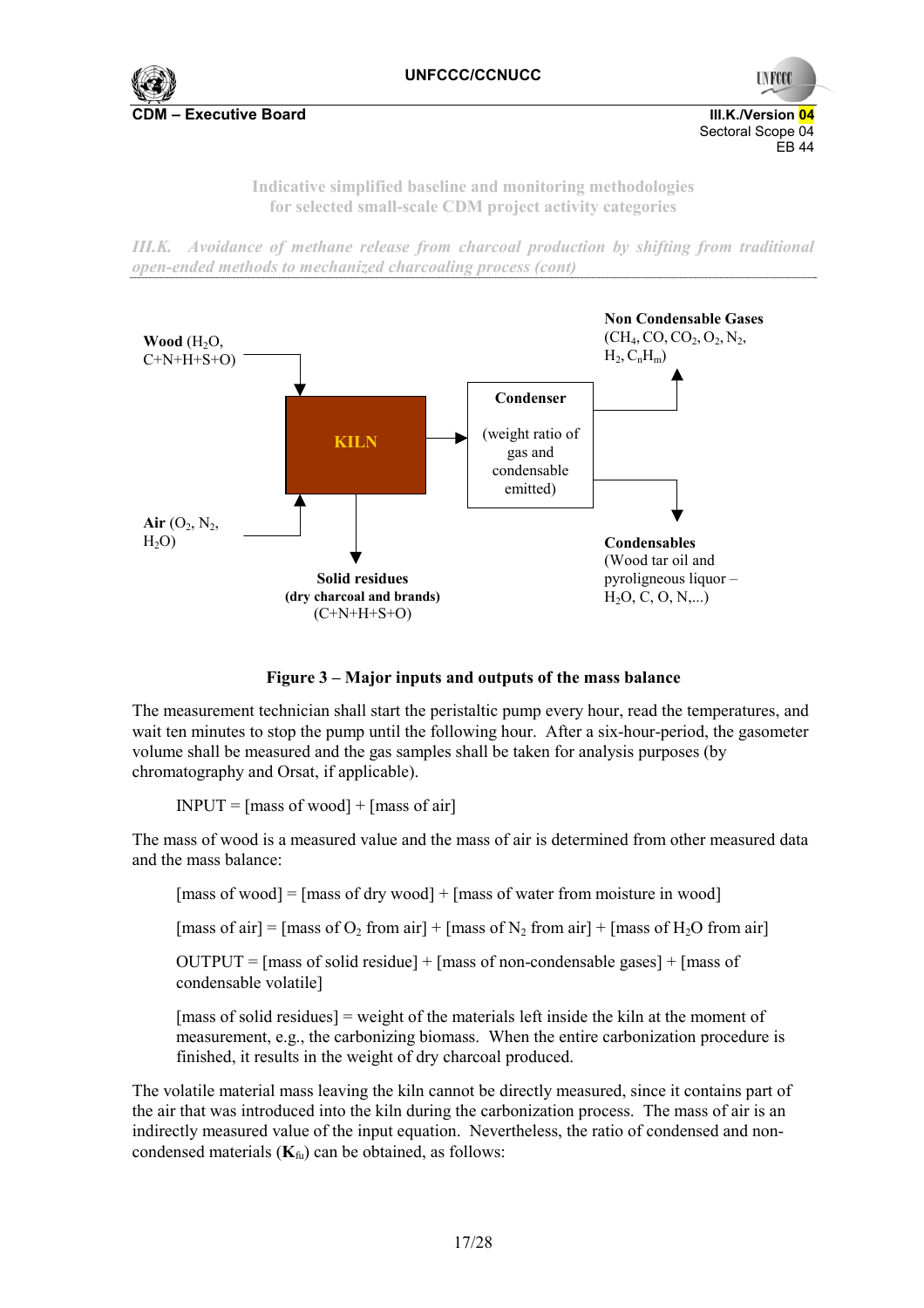

**UNFCC** 

**Indicative simplified baseline and monitoring methodologies for selected small-scale CDM project activity categories** 

*III.K. Avoidance of methane release from charcoal production by shifting from traditional open-ended methods to mechanized charcoaling process (cont)* 

 $\mathbf{K}_{\text{fu}}$  = the weight ratio between the collected samples of condensed material (water, wood tar, and pyroligneous liquor) and the gases in the gasometer. It is one of the critical measured values of the experiment because it permits one to calculate, for every time interval, the real total amounts of condensable and non-condensable materials. Therefore,

 $K_{\text{fut}}$  = [mass of condensable volatile sampled at time interval t]/ [mass of non-condensable gases sampled at time interval t].

When the entire carbonization process is over, the value of  $K_{fu}$  is a mass proportional value of all the  $K_{fu}$  measured at each six-hour-time-interval.

[mass of condensable volatile sampled at time interval  $t$ ] = a measured value at each time interval when the volatiles sample is taken from the kiln chimney.

The volume in milliliters shall be recorded during the experiments for each timed interval and its density shall be measured to calculate the weight.

[mass of non-condensable gases sampled at time interval  $t$ ] = the measured and analyzed gas sample volume accumulated in the gasometer at each time interval. The mass value is determined by assuming ideal gas under the experimental conditions (Temperature and Pressure) and using the chromatographic gas analysis to convert the gas analysis from molar base to weight fraction. This procedure also provides the amount of  $CH<sub>4</sub>$  released in each time interval t. Some minor components of the gas are not analyzed and shall be referred as others.

The values for each six-hour time interval are assumed to be proportional to the whole mass lost at that time interval. Therefore, for the ten-minute samples taken every hour when the six hours are reached, the samples are collected and analyzed for  $CH_4$ ,  $CO$ ,  $CO_2$ ,  $N_2$  and  $O_2$ . In that time interval, the precise weight of the material released to the volatile phase is measured and is separated into two phases: non-condensable gases and condensable liquids have their mass ratios measured.

To calculate the mass of air introduced in the kiln at time interval t (six hours), a nitrogen balance shall be conducted:

[mass of nitrogen in output volatile gas] = [mass of nitrogen from air] + [mass of nitrogen in the dry wood] – [mass of nitrogen in solid residues]

The wood nitrogen is either retained in the solid residues or released in the form of noncondensable gases. Thus, by knowing the nitrogen content of the non-condensable gases and the nitrogen from the dry wood and the charcoal, the balance can be calculated based on the infiltrated air. The values of nitrogen present in the wood and in the residue product can be obtained for the initial (dry wood =  $M_{DrWood}$ ) and the final product (charcoal = $M_{charcoal}$ ).

As above, the following data and calculations are required to perform the mass balance: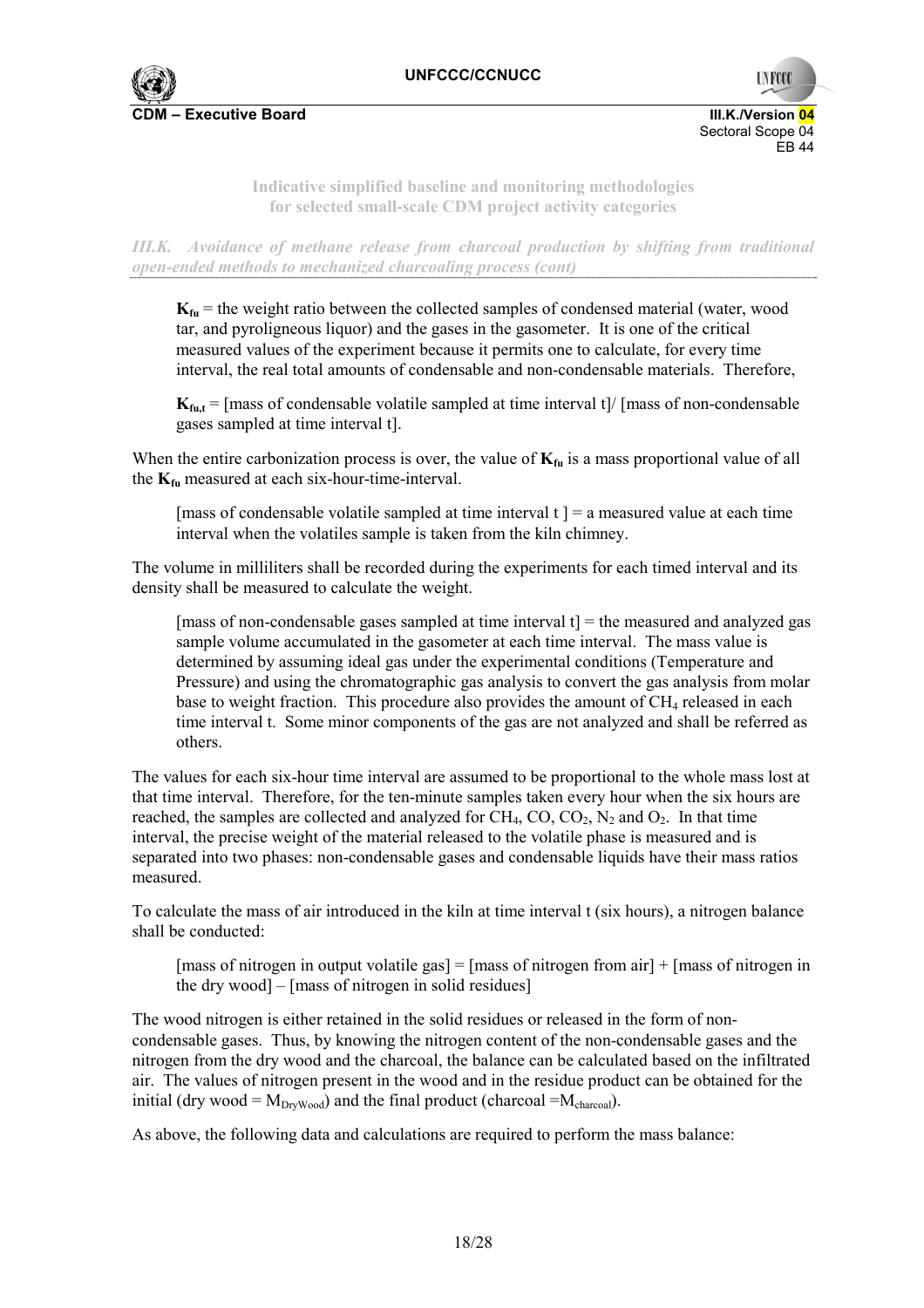

**UNFCCC** Sectoral Scope 04<br>EB 44 EB 44

> **Indicative simplified baseline and monitoring methodologies for selected small-scale CDM project activity categories**

*III.K. Avoidance of methane release from charcoal production by shifting from traditional open-ended methods to mechanized charcoaling process (cont)* 

## **4.0 Calculations**

## *4.1 Initial Data*

| Wood Mass $M_{Wood}$ =                                  | [kg]    |
|---------------------------------------------------------|---------|
| Dry basis moisture content of Wood $W_{db}$ =           | [kg/kg] |
| Dry Wood Mass $M_{DrvWood} = M_{Wood} / (1 + W_{db}) =$ | [kg]    |
| Mass of Charcoal Produced $M_{Charcoal}$ =              | [kg]    |
| Mass of Brands Produced $M_{\text{Rrand}} =$            | [kg]    |
| Nitrogen Content in Wood $N_{wood}$ =                   | [kg/kg] |
| Nitrogen Content in Charcoal $N_{Charcoal}$ =           | [kg/kg] |

For each 6 hours interval, the following measurements and calculations shall be conducted:

## *4.2 Measured Data*

Six-hour-interval-data:

| Mass of condensed liquid in condenser $M_{cond \wedge t}$ =                          | [kg]                      |
|--------------------------------------------------------------------------------------|---------------------------|
| Gasometer volume (dry non-condensable gases) $V_{\text{gasometer} \Delta t} = [m^3]$ |                           |
| Gasometer temperature $T_{\text{gasometer}} =$                                       | $\lceil{^{\circ}C}\rceil$ |

- Gasometer pressure  $P_{\text{gasometer}} =$  [atm]
- Gas analysis (% molar basis):
	- $-\mathbf{X}_{\text{CO2}} =$
	- $-\mathbf{X}_{\text{CO}}=$
	- $X_{02} =$
	- $X_{H2} =$
	- $X_{N2} =$
	- $X_{CH4} =$

Six-hour-interval-calculations:

Specific mass of gasometer dry non-condensable gases

$$
(NTP) = \rho_{gas} = (44/0.224).X_{CO2} + (28/0.224).X_{CO} + (32/0.224).X_{O2} + 2/0.224).X_{H2} + (22/0.224) + (28/0.224).X_{N2} + (16/0.224).X_{CH4}
$$
 [kg gas/m<sup>3</sup> gas]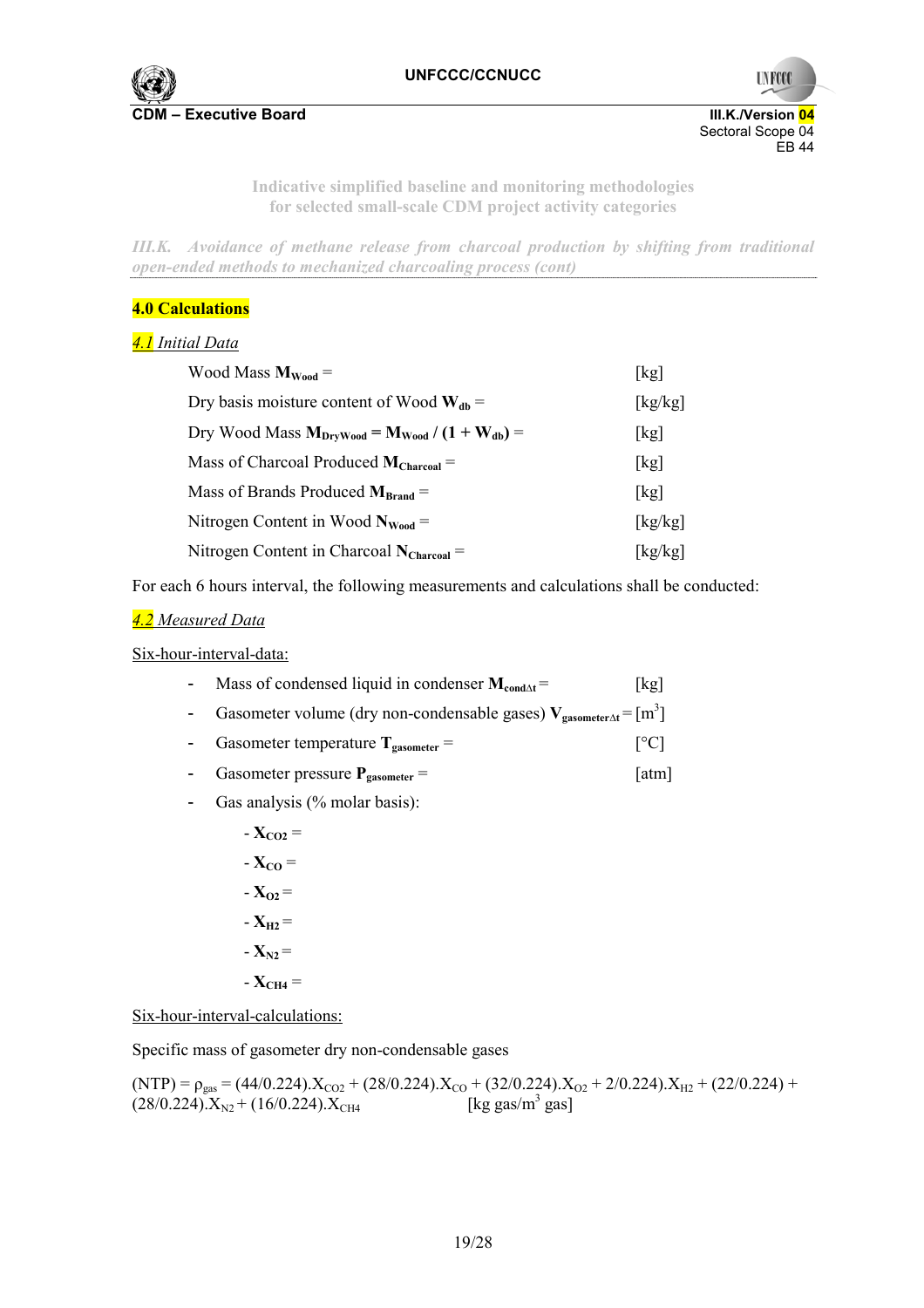

Sectoral Scope 04<br>EB 44 EB 44

**UNFCCC** 

**Indicative simplified baseline and monitoring methodologies for selected small-scale CDM project activity categories** 

*III.K. Avoidance of methane release from charcoal production by shifting from traditional open-ended methods to mechanized charcoaling process (cont)* 

| Gasometer mass of dry non-condensable gases                                                                                                                 |                        |
|-------------------------------------------------------------------------------------------------------------------------------------------------------------|------------------------|
| $M_{\text{gas}\Delta t}$ = [273/( $T_{\text{gasometer}}$ +273)]. $P_{\text{gasometer}}$ . $V_{\text{gasometer}}$ . $\rho_{\text{gas}}$                      | [kg]                   |
| Mean 6 hours Methane mass fraction gas content:                                                                                                             |                        |
| $P_{CH4\text{At}} = (16/0.224) X_{CH4} / \rho_{gas}$                                                                                                        | [kg $CH4/kg$ gas]      |
| <u>Mean 6 hours Nitrogen mass fraction gas content</u> :                                                                                                    |                        |
| $P_{N2\Delta t} = (28/0.224) X_{N2} / \rho_{gas}$                                                                                                           | [kg $N_2$ /kg gas]     |
| 4.3 Final Mass Balance                                                                                                                                      |                        |
| <u>Total gasometer mass of dry non-condensable gases</u>                                                                                                    |                        |
| $M_{\text{gas}} = \Sigma M_{\text{condAt}}$                                                                                                                 | [kg]                   |
| <b>Total Mass of condensed liquid in condenser</b>                                                                                                          |                        |
| $M_{cond} = \sum M_{gas\Delta t}$                                                                                                                           | [kg]                   |
| Ratio of condensed and non-condensed effluents                                                                                                              |                        |
| $K_{\text{FI}} = M_{\text{cond}} / M_{\text{gas}}$                                                                                                          | [kg/kg]                |
| Mean Methane mass fraction content of carbonization run                                                                                                     |                        |
| $P_{CH4} = \Sigma P_{CH4\Delta t}$ /NumberAnalysis                                                                                                          | [kg $CH4/kg$ gas]      |
| Mean Nitrogen mass fraction content of carbonization run                                                                                                    |                        |
| $P_{N2} = \sum P_{N2\Delta t} / NumberAnalysis$                                                                                                             | [kg $N_2$ /kg gas]     |
| Mass of dry non-condensed effluents of carbonization run                                                                                                    |                        |
| $MNC = {M_{DryWood} (1+W_{db}) - M_{Charcoal} - [N_{Wood}.M_{DryWood} + N_{Charcoal}.M_{Charcoal}] /0.769} / [K_{FU} + 1 + P_{N2}/N_{Gparal}]$<br>$0.769$ ] | [kg non-Cond Gas/run]  |
| Methane emission of carbonization run                                                                                                                       |                        |
| $M_{CH4} = P_{CH4}$ . MNC                                                                                                                                   | [kg $CH_4$ /run]       |
| 5.0 Specific emission factor determination                                                                                                                  |                        |
| Specific emission factor will be calculated for each run (i) as:                                                                                            |                        |
| $SE_i = M_{CH4} / Q_{RAW}$<br>material]                                                                                                                     | [kg $CH_4$ / kg of raw |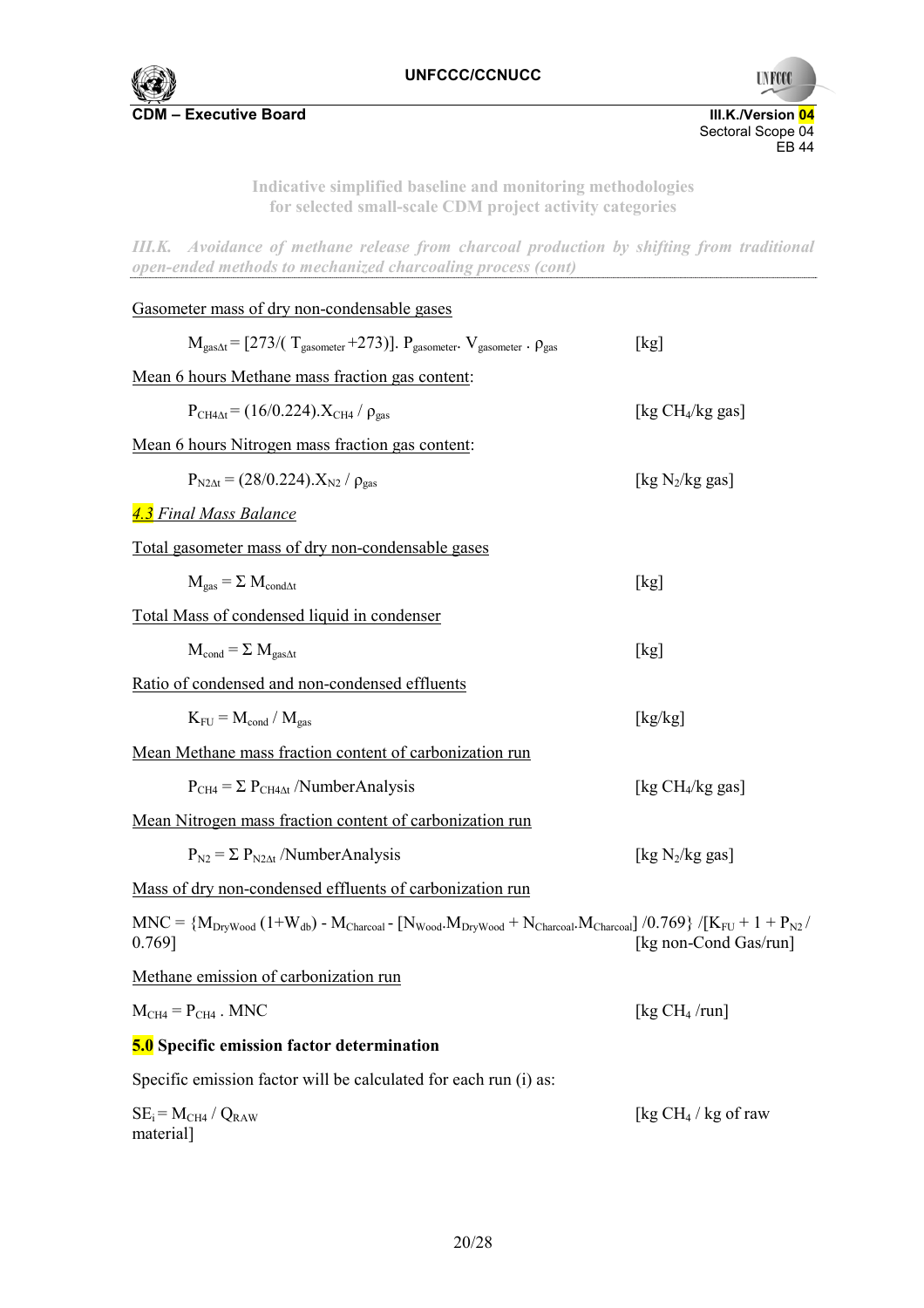

**UNFCCC** 

**Indicative simplified baseline and monitoring methodologies for selected small-scale CDM project activity categories** 

*III.K. Avoidance of methane release from charcoal production by shifting from traditional open-ended methods to mechanized charcoaling process (cont)* 

A Final Report on the implementation of each step of this protocol shall be presented and attached to the Project Design Document of the respective project activity. The report must contain all data, calculations and conclusions reached as a result of the proposed procedures.

## **6.0 Statistical Treatment**

After conducting minimum 8 cycles on each homogeneous family of kilns to be replaced, a conservative statistical treatment of the result is performed in order to calculate the fix emission factor of each family.

This approach is based on the standard deviation of the sample.

Hypothesis:

- EFi the Emission factors (kg CH<sub>4</sub> / Kg raw material) obtained for the family k
- SD the standard deviation of the sample of EFi
- $CV = SD / Average (EFi)$

Then  $EF_k$ , emission factor of the given family k of kilns, is equal to:

- **Case 1** If CV (EFi) $\leq 10\% \rightarrow$  take average of EFi
- **Case 2** If  $10\%$  < CV (EFi) $\leq$  20%  $\rightarrow$  take average of EFi  $\leq$  Q3

Where:

Q3 is the third quartile of the distribution of EFi. The average is over all the values of EFi that are lower than the third quartile.

**Case 3** - If  $20\%$  < CV (EFi)  $\leq 30\%$   $\rightarrow$  take average of EFi  $\leq$  O2

Where:

Q2 is the second quartile of the distribution of EFi. The average is for all the values of EFi that are lower than the second quartile value.

**Case 4** - If  $30\% \leq CV$  (EFi)  $\leq 40\% \rightarrow$  take average of EFi $\leq O1$ 

Where:

Q1 is the first quartile of the distribution of EFi. The average is for all the values of EFi that are lower than the first quartile value.

**Case 5** - If CV (EFi) >  $40\% \rightarrow$  take 0 as Emission factor

Once emission factor of each family is calculated, the fixed emission factor  $M_{\nu b}$  of the baseline is obtained by calculating the weighted average of the various EF of each family (weighted according to the annual production of each family before project implementation).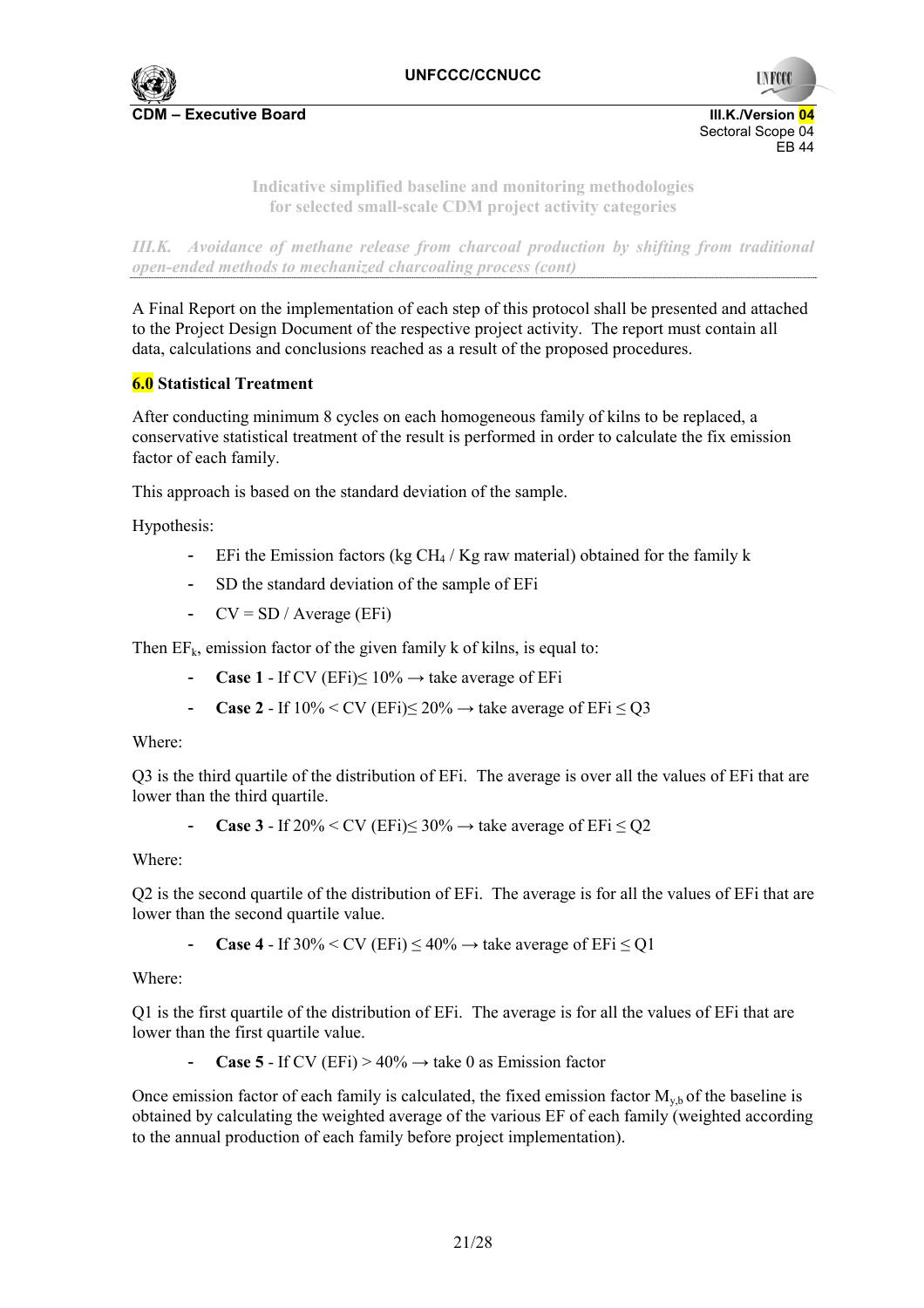

**UNFCCC** Sectoral Scope 04<br>EB 44 EB 44

> **Indicative simplified baseline and monitoring methodologies for selected small-scale CDM project activity categories**

*III.K. Avoidance of methane release from charcoal production by shifting from traditional open-ended methods to mechanized charcoaling process (cont)* 

$$
M_{y,b} = \frac{\sum_{\text{family}} EF_k \times P_k}{P}
$$

Where:

 $M_{v,b}$  is the emission factor to be used in the baseline scenario

 $EF_k$  is the emission factor calculated for the family k

 $P_k$  is the annual production of the family k

P is the total production of the kilns to be replaced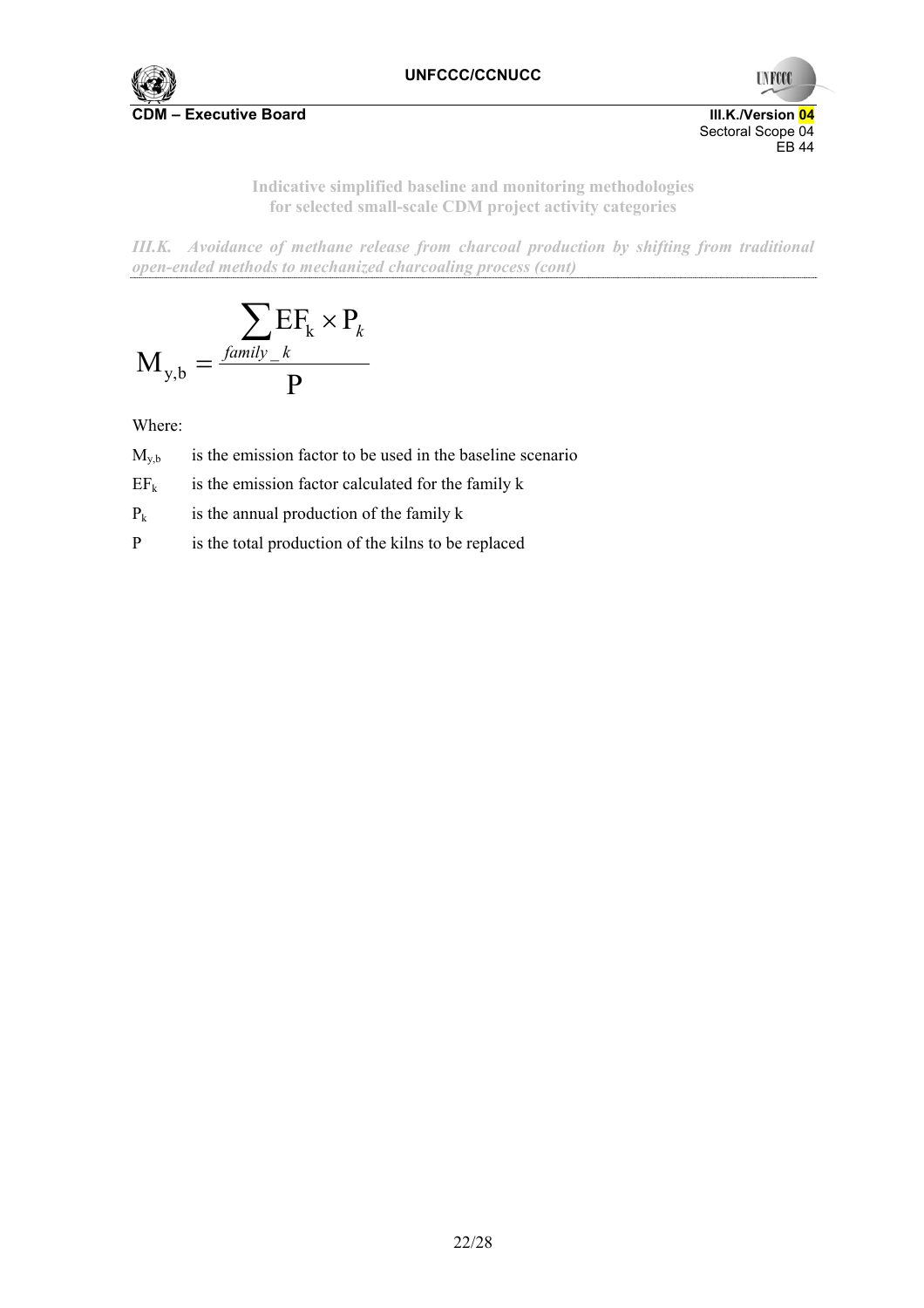

Sectoral Scope 04 EB 44

**UNFCC** 

**Indicative simplified baseline and monitoring methodologies for selected small-scale CDM project activity categories** 

*III.K. Avoidance of methane release from charcoal production by shifting from traditional open-ended methods to mechanized charcoaling process (cont)* 

# **Annex 3**

## **PROCEDURES FOR ESTIMATING METHANE EMISSION FACTOR FOR BRICK-BASED CHARCOAL MAKING PROCESS USING HELIUM TRACING**

The objective of this annex is to provide a step-wise approach for establishing a fixed methane emission factor in charcoal production for a given set of brick-based kilns functioning under the same relevant operational parameters. This experimental protocol describes a simple way to determine the methane content of flue gases from brick-based kilns. The methodology is based on Helium tracing, which is a method widely used in industrial facilities<sup>2</sup>, coupled with online gaseous chromatography.

This annex is only applicable to project activities, which involve the substitution of a precisely defined production unit (set of brick-based kilns) that has historically operated under constant conditions.

The experimental procedures described below (such as carbonization tests and gas sampling) must be conducted on a representative sample of kilns to be replaced by the kilns equipped with flaring facility, to ensure that the results obtained are statistically representative of the overall production process. These tests must be in accordance with the historical physical and operational features of the kilns replaced in the project activity.

 $2$  E.g. 1) D.BEMER, JM.DESSAGNE, G.AUBERTIN - Determination of emission rate of gas source. Development of a helium tracer method - Service Thermique – INRS – Nancy, France - 1995. 2) O.HAVELANGE, G.DANLOY, R.FRANSSEN, L.BONTE – Helium tracing: a new tool for gas distribution control in the blast furnace – La revue de Métallurgie – January 2000. 3) D.BEMER, JP.MULLER – Comparaison des efficacités de captage mesurées par traçages gazeux et particulaires - Service Thermique – INRS – Nancy,France - 1995.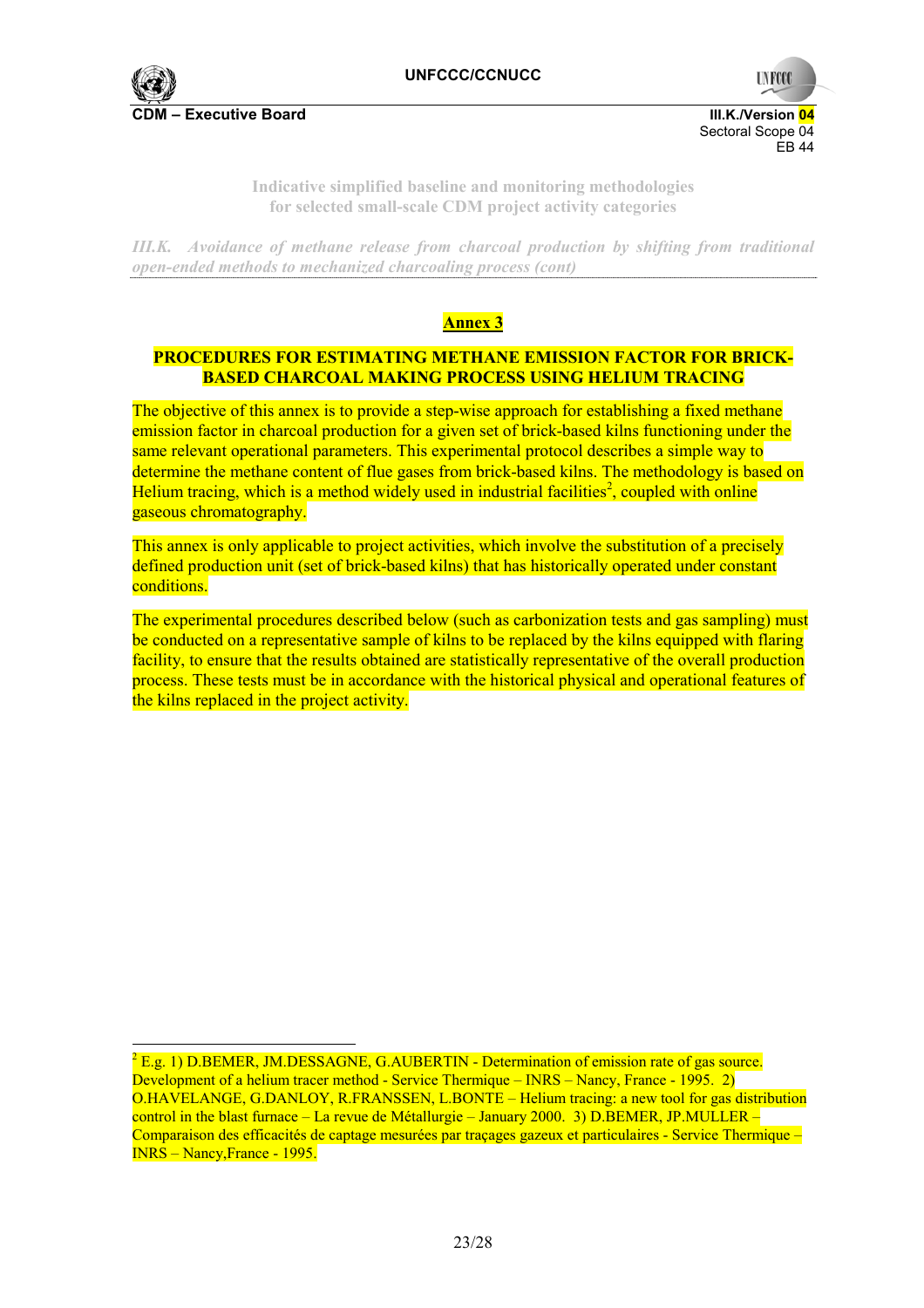

**UNFCCC** 

**Indicative simplified baseline and monitoring methodologies for selected small-scale CDM project activity categories** 

*III.K. Avoidance of methane release from charcoal production by shifting from traditional open-ended methods to mechanized charcoaling process (cont)* 

## **1.0 Abstract**

The objective of this annex is to establish a fixed and representative ratio of methane emissions (kg CH<sub>4</sub>) per tonne of raw material (Dry basis) processed (My,b) in the production of charcoal. To do so, it is necessary to determine the quantity of methane emitted during the carbonization process on a representative sample of the existing kilns.

Basically, the operation performed run per run on each selected kiln consists of the following:

- 1. Measurement of the raw material mass (Dry basis) loaded into the kiln  $(Q_{RAW})$
- 2. Ignition of the carbonization process
- 3. Determination of the total amount of methane emitted in the atmosphere during the total charcoal production process  $(GM<sub>CH4</sub>)$
- 4. Statistical treatment of the measured value of  $My, b = GM<sub>CH4</sub>/Q<sub>RAW</sub>$

In case of application of the helium tracing method, the procedures in annex 2 chapter 3.4.2, 3.4.4, 3.5, 3.6, 3.7, 4.2 and 4.3 shall be replaced by the procedures below.

## **2.0 Experimental Apparatus for measurement of methane content in flue gas during the carbonization process**

#### Helium injection system

- **Massic flowmeter**
- **Helium tank**
- Standard precision of massic flowmeter: 1,5 %
- Standard purity of Helium: 99,995 %

#### **3.0 Technical Staff**

- One (1) carbonization expert (to conduct the carbonization tests)
- One (1) chemistry technician (to make the measurements)
- One (1) team assistant
- One (1) carbonization operator for each carbonization test
- One (1) operator for measurement of wood moisture

#### **4..0 Carbonization procedures**

The carbonization procedures conducted under this protocol, also referred as "carbonization tests", shall accurately reflect the physical and operational features of the charcoal manufacturing process currently adopted by the project entity, allowing the assessment of the actual carbonization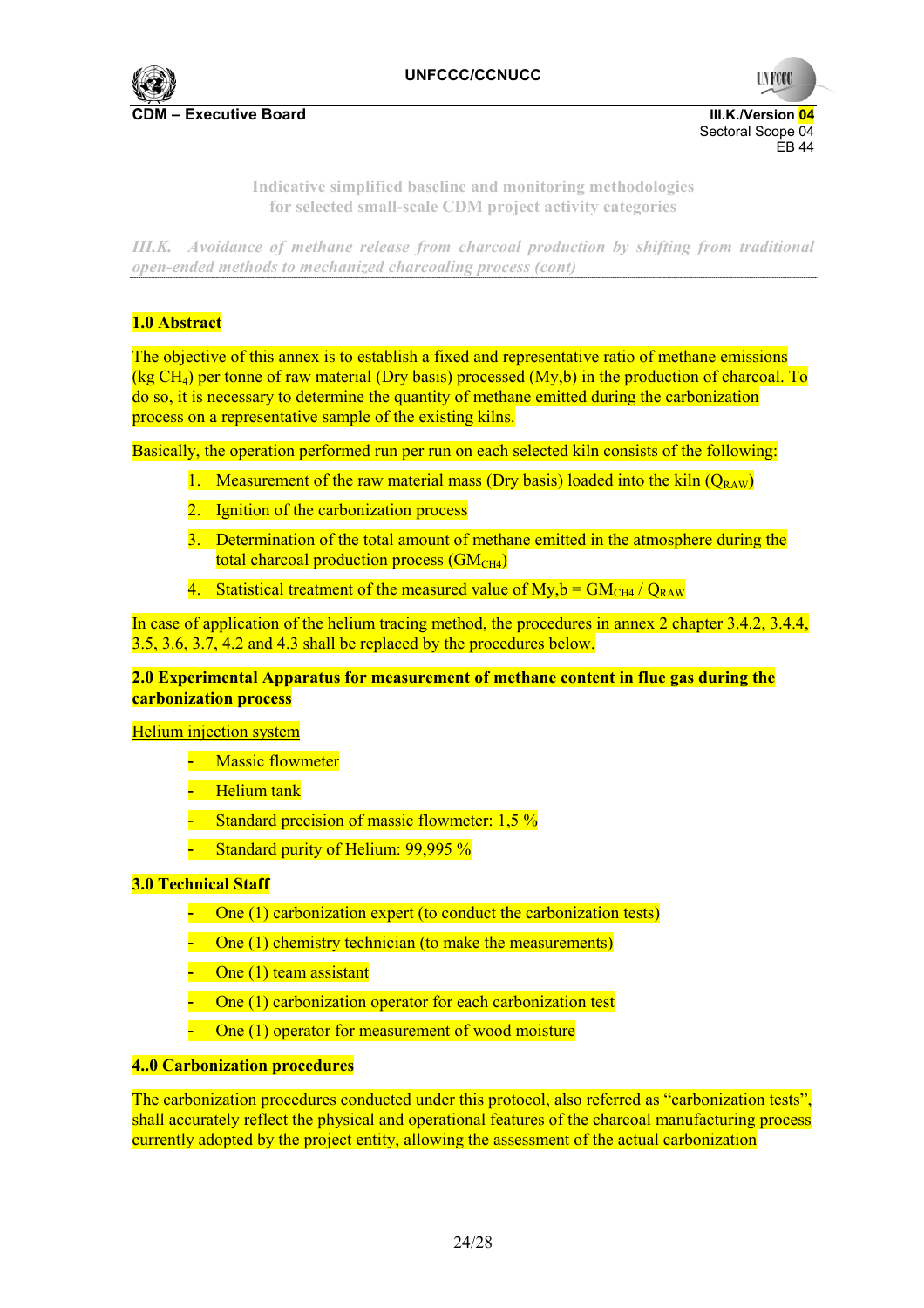

**UNFCCC** 

**Indicative simplified baseline and monitoring methodologies for selected small-scale CDM project activity categories** 

*III.K. Avoidance of methane release from charcoal production by shifting from traditional open-ended methods to mechanized charcoaling process (cont)* 

emissions observed in the absence of the cleaner mechanized process. The following procedures shall be followed for the carbonization tests:

- 1. Carefully load the kiln with the wood.
- 2. Close and seal the kiln's door.
- 3. Ignite the kiln.
- 4. Initiate helium injection and flue gases on-line chromatography analysis.
- 5. Start analysis results record (a minimum of one analysis each 15 minutes should be reached).
- 6. Seal the kiln at the end of carbonization process.
- 7. Stop Helium injection procedure.
- 8. Wait for natural cooling.
- 9. Open the kiln.
- 10. Take off the charcoal
- 11. Measure the weight of the charcoal immediately after unloading the kiln (Mcharcoal).
- 12. Remove all brands (large partly charred pieces of wood, not usable as fuel).
- 13. Measure the weight of all brands removed (Mbrands).

#### **5.0 Gas sampling procedure**

Given the nature of flue gases, flue gases sample will be purified continuously (condensation and filtration) before analysis by the chromatograph.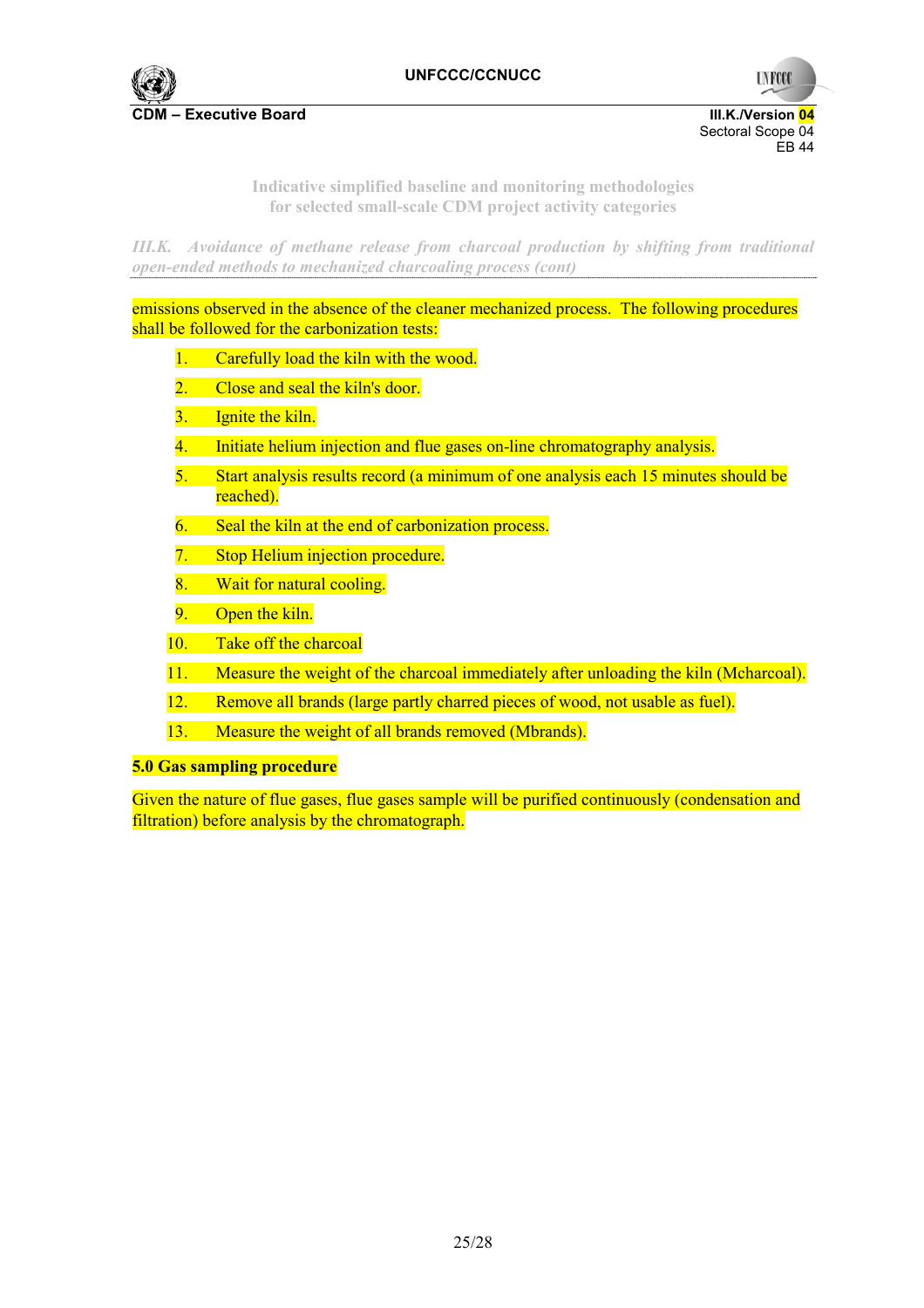

**UNFCCC** Sectoral Scope 04 EB 44

> **Indicative simplified baseline and monitoring methodologies for selected small-scale CDM project activity categories**

*III.K. Avoidance of methane release from charcoal production by shifting from traditional open-ended methods to mechanized charcoaling process (cont)* 

## **6.0 Flue gases on-line chromatography**

Based on the experimental results, the mass of methane released for each dry ton of processed raw material shall be calculated. Figure A3.1 illustrates the principle for determination of methane content in flue gases:



**Figure A3.1 – Determination of methane mass content in flue gases** 

The main principle of this protocol is to inject a continuous mass flow rate of Helium in the chimney. Injection of helium will be realized near exhaust of flue gases at chimney with a stainless steel tip. The flow rate to inject should be at least 0,02% in volume to minimize uncertainty linked to helium content of the air (around 5 ppm). In order to take into account this helium content of air, 5 ppm will be deducted from flue gas analysis results. Moreover, volumes of helium injected per hour shall be negligible compared to flue gases flows.

Once injected, helium will be diluted with flue gases. Flue gases on-line chromatography analysis will determine CH<sub>4</sub> and He volumic content. The flow of flue gases and corresponding methane emissions will be determined by the dilution ratio of helium. Given the nature of flue gases, flue gases sample will be purified (condensation and filtration) before introduction in the chromatograph.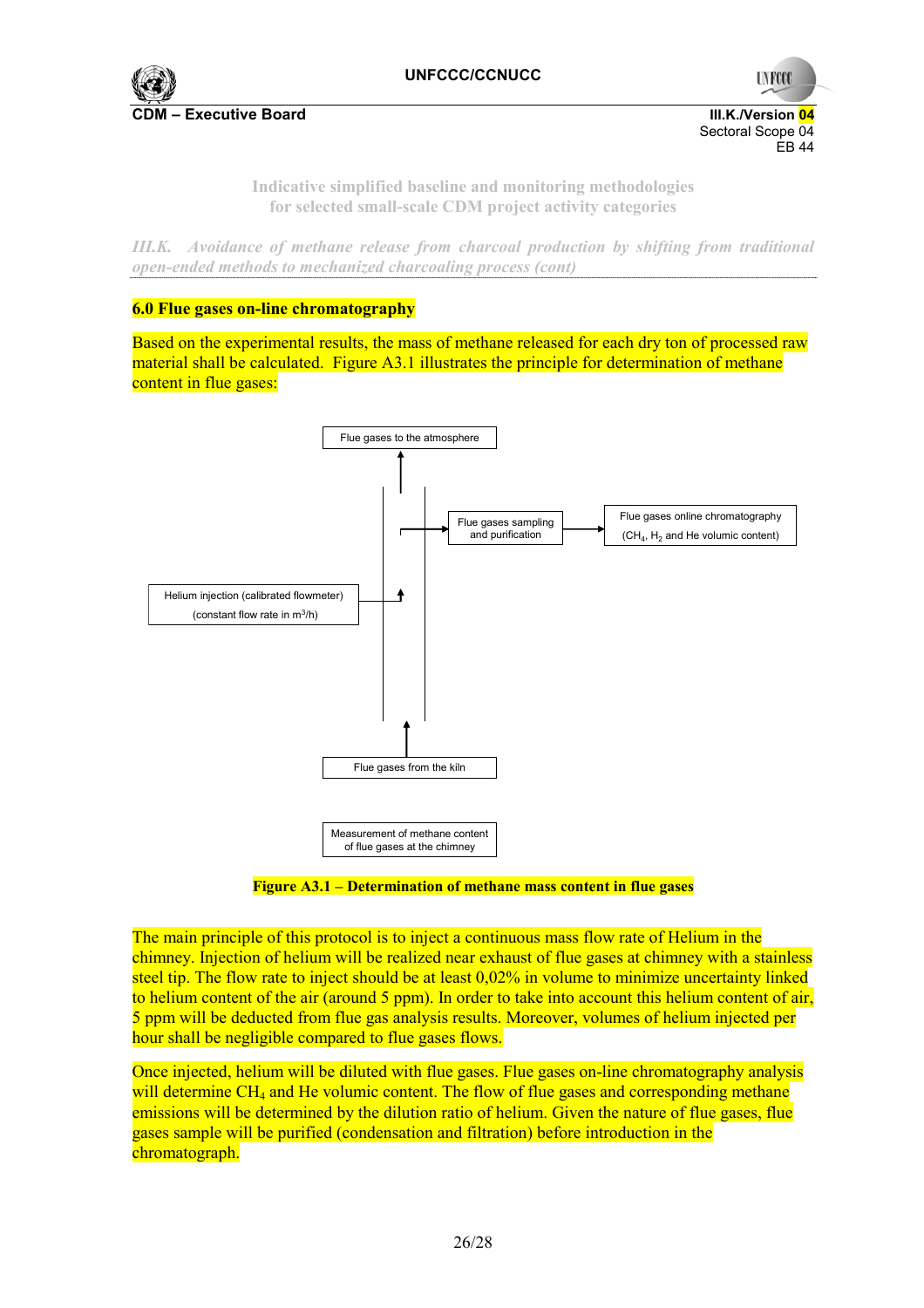

**UNFCCC** 

**Indicative simplified baseline and monitoring methodologies for selected small-scale CDM project activity categories** 

*III.K. Avoidance of methane release from charcoal production by shifting from traditional open-ended methods to mechanized charcoaling process (cont)* 

Inputs of the calculation are raw material (mass of wood) and helium injected. Output of this method is a massic flow of methane in flue gases, and then emissions of methane per ton of raw material processed.

## **7.0 Calculations**

The following data and calculations are required to perform the specific emission factor calculation.

## *7.1 Initial data*

| <b>Wood Mass <math>Q_{wRAW}</math> =</b>                       | [kg]                              |
|----------------------------------------------------------------|-----------------------------------|
| Dry basis moisture content of Wood $W_{db}$ =                  | [kg/kg]                           |
| Dry Wood Mass $Q_{RAW} = Q_{wRAW} / (1 + W_{db}) =$            | [kg]                              |
| Flow of helium injected $F_{He\text{ ini}} =$                  | $\lceil m^3/s \rceil$ , NCPT      |
| Volumic content of He in helium injected CHe $_{\text{inj}}$ = | $\lceil \text{mol.m}^{-3} \rceil$ |

Volume content of He in helium injected will be calculated considering Helium content in injected gases (example given 99,995%). A mass flow meter calibrated for Helium (in normal conditions of pressure and temperature (NCPT), P=  $1,013$  10<sup>5</sup> Pa, T=0°C) will be used to inject the corresponding constant mass flow.

The following measurements and calculations shall be conducted:

## *7.2 measured data*

| - Volumic content of He in flue gases: $C_{Hefg}$                          | $\lceil \text{mol.m}^{-3} \rceil$ |
|----------------------------------------------------------------------------|-----------------------------------|
| <b>Volumic content of CH<sub>4</sub> in flue gases: C<sub>CH4 fg</sub></b> | $\lceil \text{mol.m}^{-3} \rceil$ |

- Duration of a carbonization cycle: t<sub>earb</sub> [s]

## *7.3 calculated data*

| - Flow of flue gases: $F_{fe}$                                       |                        | $\lceil m^3/s \rceil$ , NCPT |
|----------------------------------------------------------------------|------------------------|------------------------------|
| - Flow of methane emissions in flue gases: $\mathbf{F}_{\text{CH4}}$ |                        | $\lceil m^3/s \rceil$ , NCPT |
| - Massic flow: MF <sub>CH4</sub>                                     | [g CH <sub>4</sub> /s] |                              |
| Incremental time between two analysis: dt [s]                        |                        |                              |

Considering volumes of helium injected per hour are negligible compared to flue gases flows, the flow of flue gases can be calculated as follows:

 $F_{fg} = F_{Heinj} * C_{Heinj} / C_{Hefg}$ 

As a result, the flow of  $CH_4$  emissions ( $\mathbf{F}_{CH4}$ ) shall be calculated as follows: